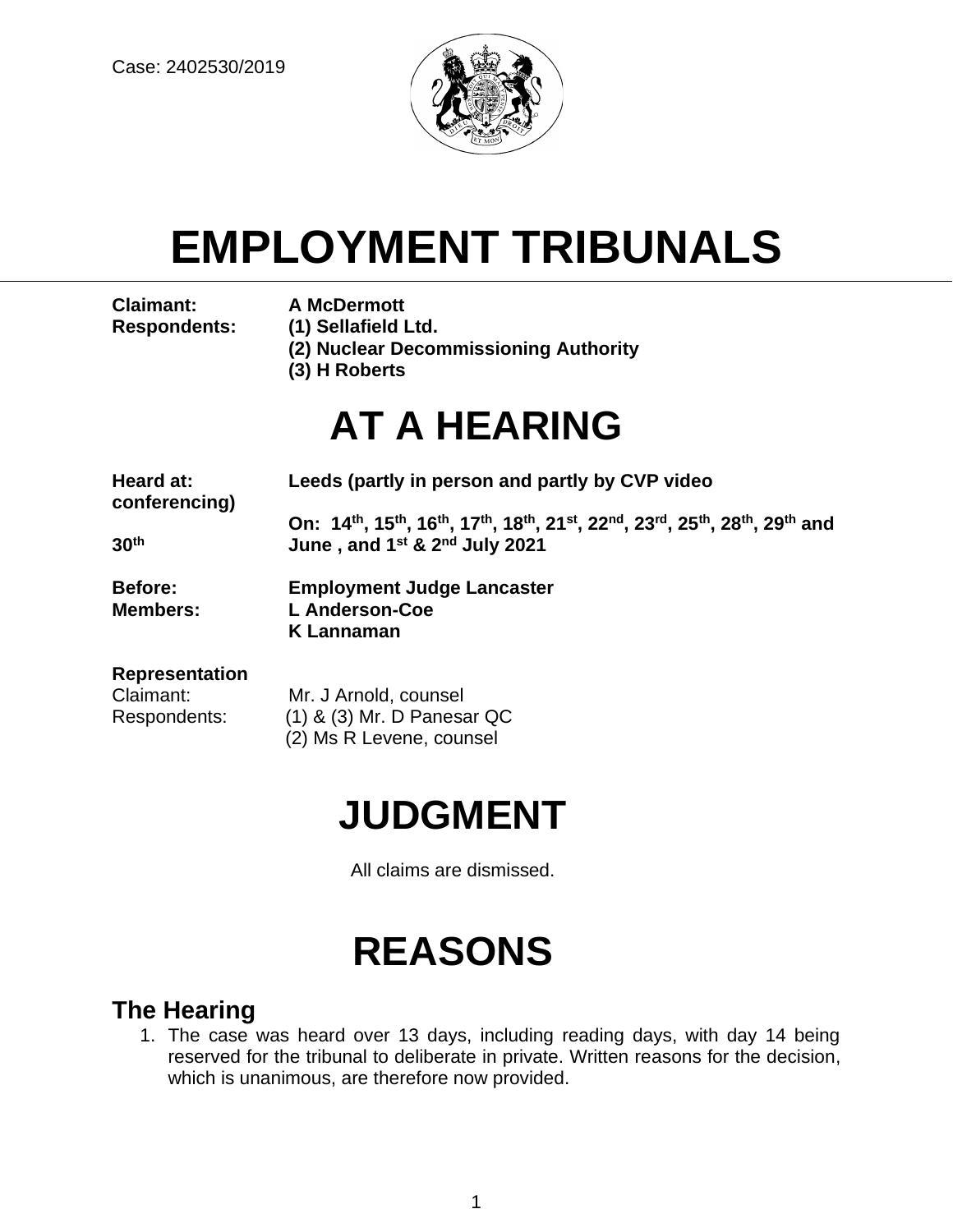- 2. The tribunal heard evidence from the Claimant, and from K Connor (a former employee of the First Respondent) and R Denwood (from the GMB union) on her behalf. Other witnesses whose statements had been duly served, were not required to be called to be cross-examined.
- 3. For the First and Third Respondents, in addition to the Third Respondent H Roberts, the following gave evidence: A Rankin (Equality, Diversity and Inclusion Lead); R Weston (Chief Operating Officer); E McDonnell (Head of Resourcing); J Petrie-Rout (then Head of Talent and Leadership); A Lohan (People Services Lead); A Thompson (then head of Organisation and Reward - by CVP); F Shand (then Organisational Development and Reward Specialist) and L Bowen (then People and Transformation Lead). T Morris (Head of Portfolio Office) was unavailable to be called.
- 4. The Second Respondent called M Barber (HR Director -by CVP); D Vineall (Group Chief People Officer), and P Vallance (Group Chief Communications and Stakeholder Relations Officer).
- 5. There is an agreed bundle of 1713 pages.
- 6. The parties have helpfully referred us to the relevant authorities within their respective written submissions, though in reality it is agreed that the law is not controversial.

## **Introduction**

- 7. The Claimant is a consultant specialising in the field of Equality, Diversity and Inclusion (EDI). She has extensive experience and has provided evidence of the high regard in which she is regarded by those with whom she has worked.
- 8. The First Respondent is a limited company operating the Sellafield nuclear site in Cumbria, which forms part of "the estate" of the Second Respondent. Since 2016 it has been a wholly owned subsidiary company of the Second Respondent.
- 9. The Third Respondent was the First Respondent's director of HR. She joined the company in 2016 as deputy director, with extensive experience in accountancy and in HR. In September 2017 she was promoted following the premature departure on health grounds of the then director of HR. She had therefore been in post, at the relevant time, for about a year.
- 10.The Second Respondent is a non-departmental government body created pursuant to the Energy Act 2004 responsible for decommissioning seventeen nuclear sites ("the estate") and sponsored by the Department for Business, Energy and Industrial Strategy.
- 11.From 2016 the Claimant had worked for the Second Respondent, to whom her services were supplied by Capita. Initially this was as an agency worker, but latterly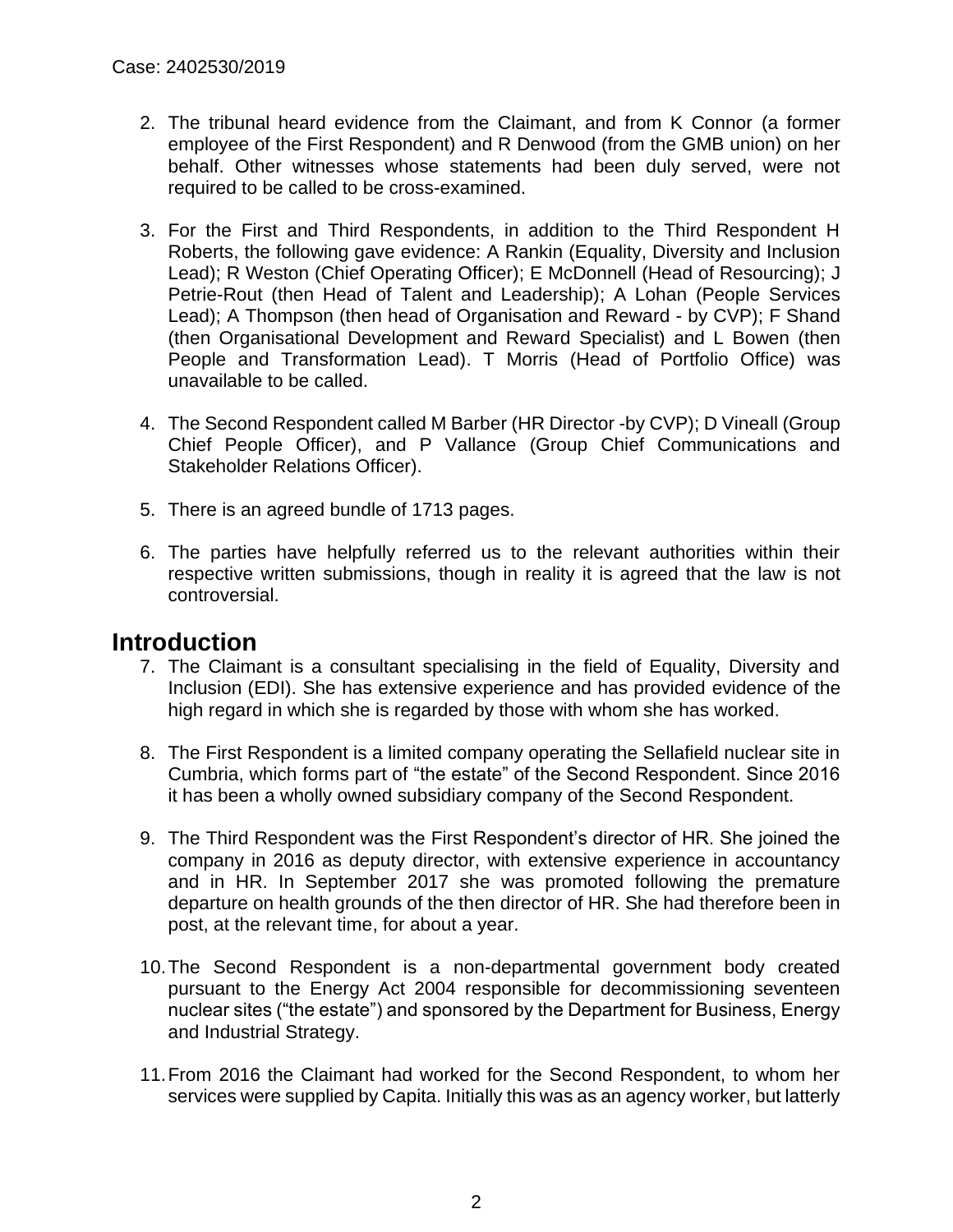she was engaged by Capita through her own company Interim Diversity Ltd. (IDL). She worked for the Second Respondent across its estate, including at Sellafield, and was instrumental in developing its EDI strategy.

- 12.After Capita's contract with the Second Respondent ended in August 2018, IDL was commissioned by the HR department to be engaged directly by the First Respondent. This was under a contract commencing on 1<sup>st</sup> September 2018 and for an 18-month fixed term. The daily rate payable, on an anticipated two days per week, was £1500 plus expenses. L Bowen, on behalf of the HR department had submitted a business case to the First Respondent's procurement board to authorise this direct engagement of IDL without going to tender. The cost was no more than the Second Respondent had previously paid Capita to secure the Claimant's services and the business case acknowledged the Claimant's expertise in EDI and emphasised the importance of continuity. Internal correspondence however clearly recognises the awareness of the need for IDL to continue to provide "added value".
- 13.The Claimant, albeit the only one, was at all times the employee of IDL. The precise nature of the services to be supplied was never, however, clearly defined. A "scoping meeting" on 15<sup>th</sup> October 2018 between the Claimant, L Bowen and A Rankin only went so far towards mapping out the projected EDI work plan up to the end of the contract.
- 14. That contract with IDL was lawfully terminated upon 30 days' notice given on 29<sup>th</sup> October 2018 to expire on 27<sup>th</sup> November 2018. Under the terms of the contract termination on notice could be "for convenience" and did not require any reasons to be given.
- 15.It is not therefore accurate to speak of the Claimant as having been dismissed, nor of "her contract" having been terminated.
- 16.It is however accepted that the Claimant was a worker for the First Respondent within the extended meaning of section 43K of the Employment Rights Act 1996.
- 17.She was also a contract worker supplied by IDL to the First Respondent as defined by section 41 of the Equality Act 2010.

## **The Issues**

- 18.The claims are of being subjected to a detriment because of having made a protected qualifying disclosure under section 47B of the Employment Rights Act 1996, and/or having been victimised under section 27 of the Equality Act 2010. The protected act relied upon for the purposes of victimisation is, where applicable, the same as the protected qualifying disclosure.
- 19.There are 8 alleged disclosures relied upon. Only the first 6 of those are in fact properly so described, because disclosures made to the Second Respondent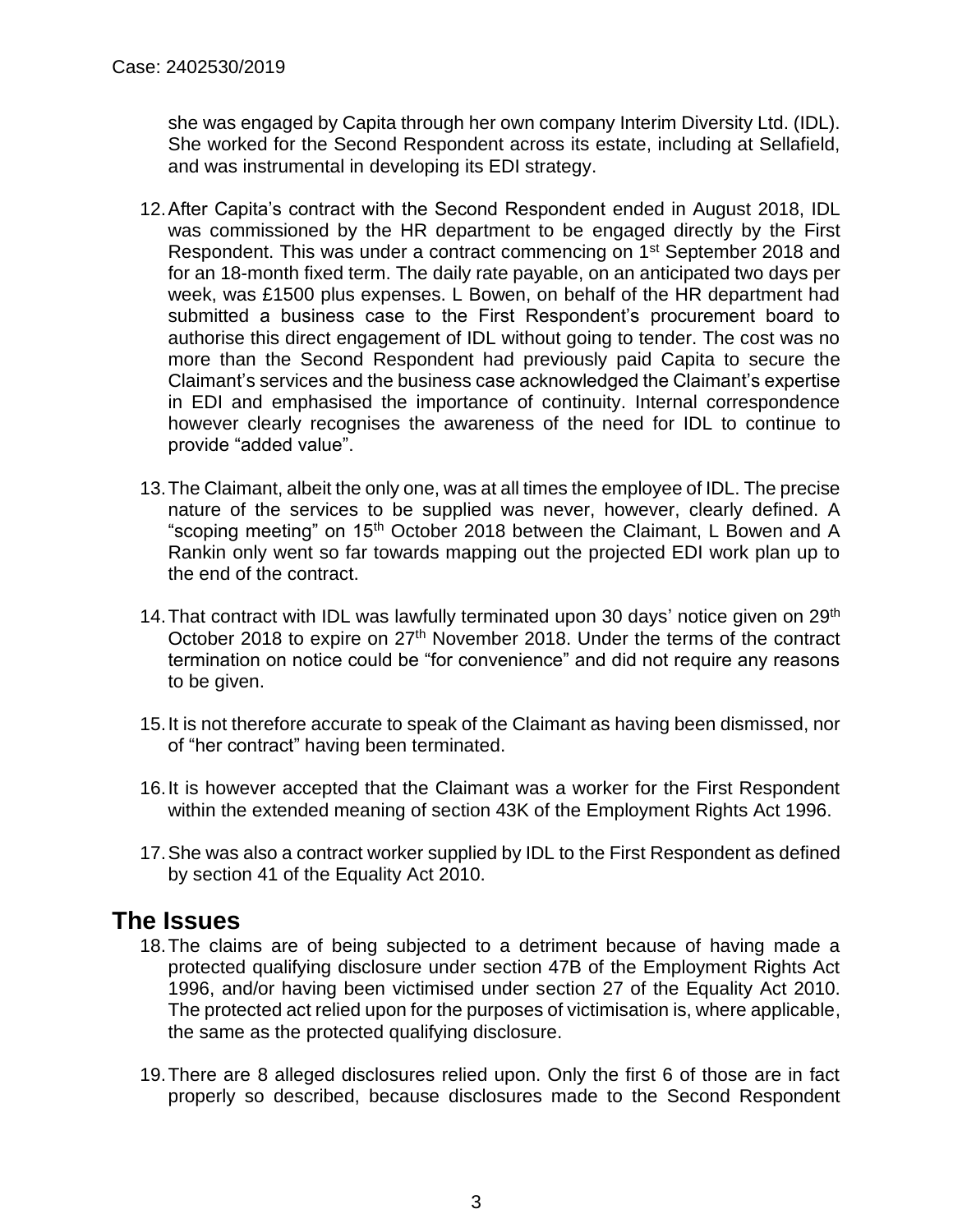cannot form the basis of any liability on its part for any alleged detriment to which it therefore subjected the Claimant.

- 20.The Second Respondent will only be liable if in committing any act of victimisation the First Respondent was acting as its agent (section 109 Equality Act) or if it instructed, caused or induced an act of victimisation – the "basic contravention"- (section 111) or if it aided it (section 112).
- 21.The Second Respondent is not in any event liable in respect of any alleged protected disclosure detriment.
- 22.The issues in the case are therefore can the Claimant prove that she made a disclosure, and, if so, what were the precise terms? Does that disclosure amount to a protected qualifying disclosure (section 43B (1) of the Employment Rights Act) or the doing of a protected act (section 27 (2) of the Equality Act)? Was the Claimant subjected to a detriment? If so, was the making of a protected qualifying disclosure a material factor in her being subjected to that detriment, or has she proved facts from which we could decide in the absence of any other explanation that she has been treated unfavourably because of doing a protected act, in which case has the Respondent proved that the treatment in question was on no grounds whatsoever because of that protected act?
- 23.This case is not about whether there was a so-called "toxic culture" at Sellafield.
- 24.Nor is it about the experience or capability of the Third Respondent to perform in the role of HR director. It is, however, clear that although she had the support of the CEO of the First Respondent, she did not similarly enjoy the confidence of P Vallance or D Vineall of the Second Respondent.
- 25.Nor is it for this tribunal to make any findings in respect of allegations of harassment against any individual, particularly where that person has not been able to defend themself.

## **The Alleged Disclosures**

26.The alleged disclosures are identified in the list of issues as follows.

## Disclosure 1

27. On 12<sup>th</sup> September 2018, the Claimant advised Ms Roberts that an investigation should be conducted immediately to address harassment in the workplace.

## Disclosure 2

28.On or around 24<sup>th</sup> September 2018, the Claimant stated to Ms Roberts in unequivocal terms that whilst she was happy to speak to the employee in question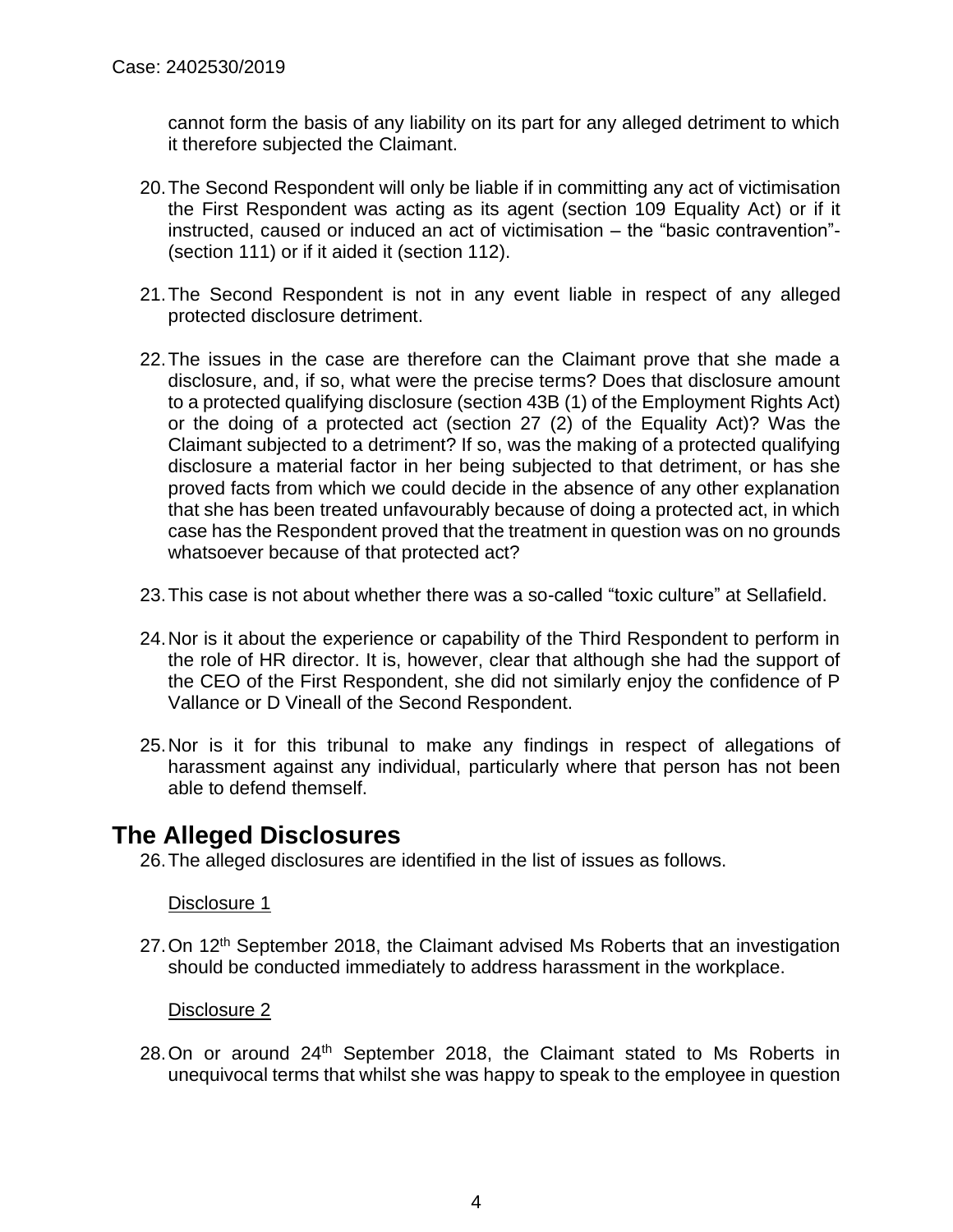the correct course of action was a formal investigation since the Claimant did not have the authority to conduct such an investigation.

29.This is not now pursued as a protected act but only as a protected qualifying disclosure.

Disclosure 3

30.On 28th September 2018 and following discussion with RS and JN on the same day, the Claimant stated to Ms Bowen that immediate action be taken, not least so as to avoid compounding the impression that systemic issues were ignored or mishandled.

Disclosure 4

31. On  $2^{nd}$  October (now amended to 1<sup>st</sup> October) 2018, and following a concern expressed by FW as to the wellbeing of CL the Claimant urged Ms Bowen to take prompt and meaningful actions to investigate how the HR team had allowed the situation to develop.

#### Disclosure 5

- 32. On 15<sup>th</sup> October 2018, after having been told that Ms Roberts had disclosed an August "Safecall" to A Rankin of the First Respondent's HR department, the Claimant stated to Ms Weston that Ms Roberts had breached the confidentiality requirements of the "Safecall" procedure.
- 33.This allegation is now withdrawn in its entirety.

## Disclosure 6

34.On 16<sup>th</sup> October 2018, the Claimant submitted her draft report to the HR department.

#### Disclosure 7

35.On 17th October 2018, the Claimant informed Mr Vallance (NDA Executive of EDI) of her concerns as to the functioning of the HR department and its ability to address systemic workplace issues "in its own yard" and beyond.

#### Disclosure 8

36.On 29th October 2018, the Claimant informed Mr Vallance that L Bowen/the First Respondent had served notice to terminate her contract and that he might want to obtain a copy of her recent HR EDI Report to provide context that she had a strong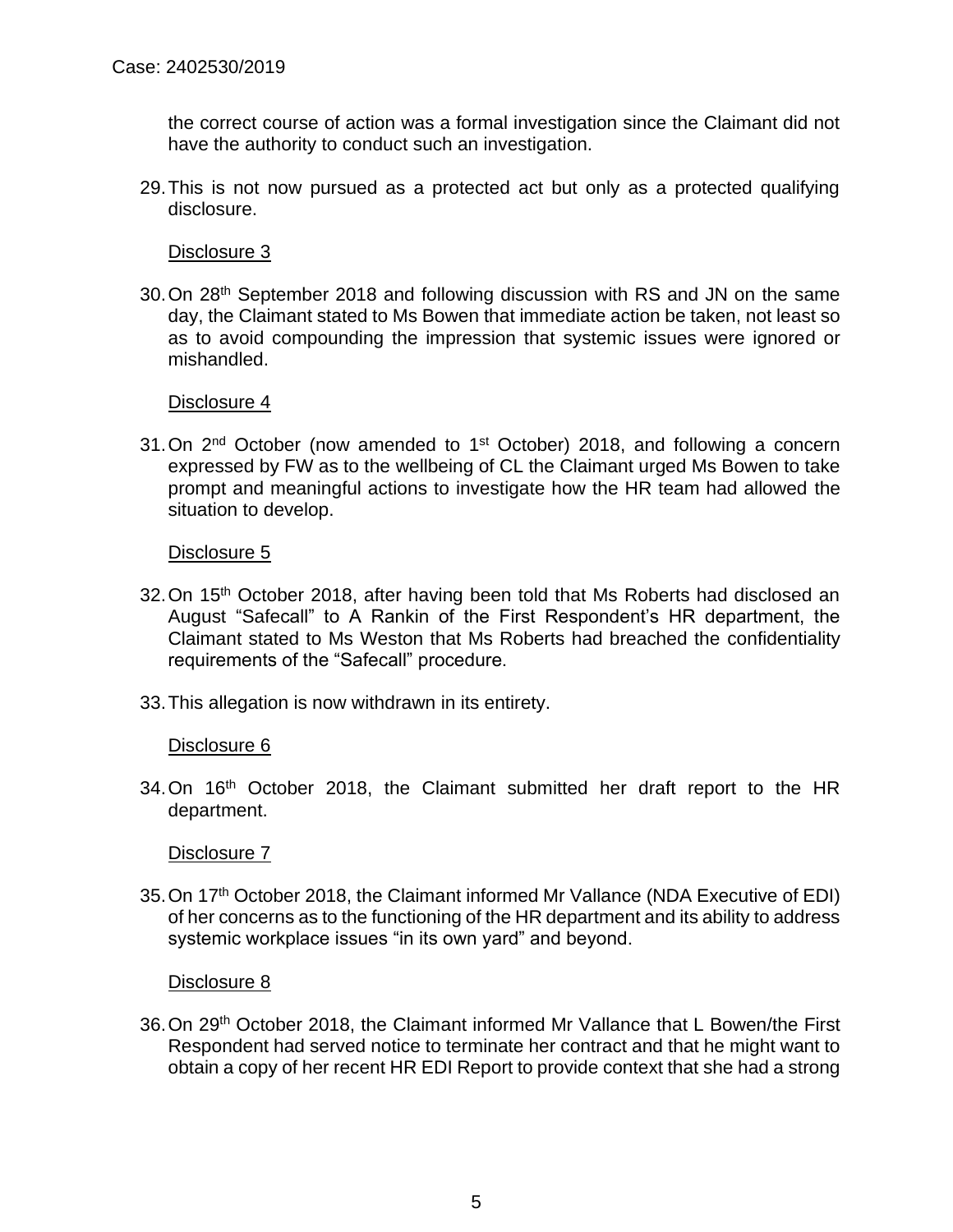suspicion that she had been served notice on her contract in a bid to suppress wrongdoing.

## **The Alleged Detriments**

- 37.The alleged detriments to which the Claimant was subjected are identified in her list of issues as firstly ("Detriment 1") failures to investigate or take action in relation to disclosures 1 and 3 to 8, including in respect to disclosure 1 the Third Respondent "attempting to pressure the Claimant into being part of an ill-conceived covert investigation and caused or contributed to acute anxiety and distress", and in respect of failure to investigate disclosure 8 after  $29<sup>th</sup>$  October 2018 this contributing to the eventual termination of the IDL contract at the end of the notice period.
- 38.Secondly, ("Detriment 2") it is alleged that the aiding or inducing of the decision to dismiss is somehow in itself a detriment, rather than something which may give rise to liability under section 111 of the Equality Act 2010. This is in relation to representations in writing made to the Third Respondent by T Morris, E McDonnell and A Thompson who are all of course employees of the First Respondent but are not named individual respondents. It is also in relation to representations purportedly made by D Vineall of the Second Respondent to the CEO of the First Respondent in circumstances where the Second Respondent cannot itself be liable as a primary party for the alleged basic contravention, which is the termination of the IDL contract.
- 39.Thirdly ("Detriment 3") the decision of the Third Respondent to "dismiss the Claimant" and also, ("Detriment 5") the fact of the "dismissal" on notice are both said to be detriments.
- 40.It is accepted that the lawful early termination of the contract with IDL before the expiry of its limited term, nonetheless, constitutes a detriment to the Claimant as an individual worker employed by IDL.
- 41.Fourthly, ("Detriment 4") it is alleged that the "approving, authorising or failing to prevent dismissal" is also somehow itself a detriment, rather than something which may give rise to liability under section 112 of the Equality Act 2010. In so far as this relates to the CEO of the First Respondent, he was of course its employee but is not a named respondent. In so far as it relates to D Vineall or P Vallance of the Second Respondent, this is again in circumstances where the Second Respondent cannot itself be liable as a primary party for the alleged basic contravention, which is the termination of the IDL contract.
- 42.Fifthly, ("Detriment 6") the manner of the Claimant's "dismissal" is also said to be a detriment. That is, the telephone call from L Bowen was brusque, the Claimant was not thanked for her previous work, A Rankin was listening in on the phone call and there was then no further communication from the HR team.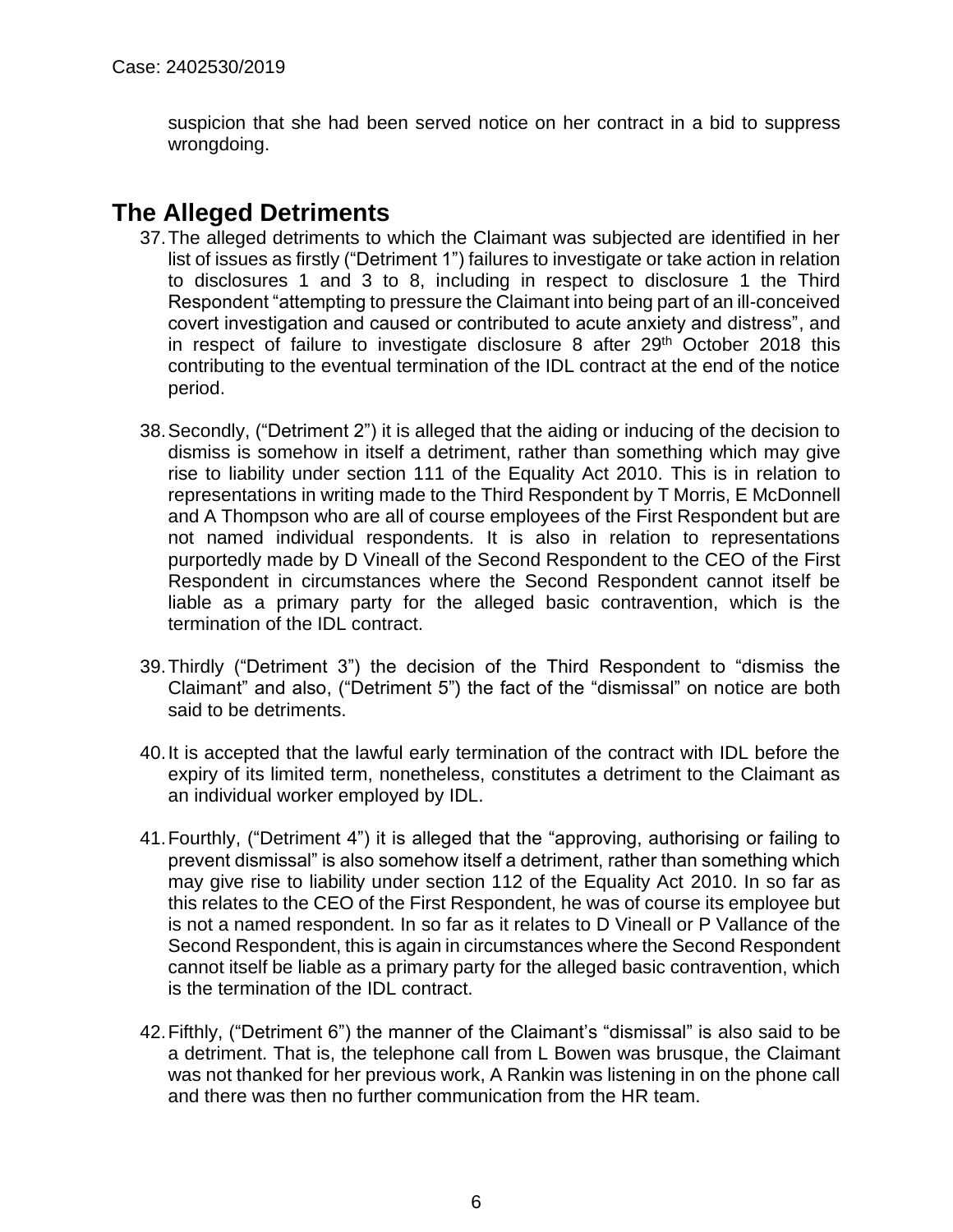## **The Facts**

43.It is convenient to set out the material facts in their immediate context by grouping them by reference to those alleged disclosures. It is only necessary to set out those facts that are relevant to the issues we have to decide.

- 44. On Thursday  $6<sup>th</sup>$  September 2018, following an HR team away day on  $5<sup>th</sup>$ September and apparently prompted by something which had happened then, there was an anonymous message sent to "Safecall" outlining allegations against VC, a member of the First Respondent's HR lead team: (doc 763-765).
- 45. On Friday 7<sup>th</sup> September 2018 this was forwarded by Safecall Ltd. in a report to A Carr who is the First Respondent's legal counsel: (doc 773).
- 46.Although the report is titled "HR-Sexual Harassment" it should be noted that it does not in fact contain any statement that any person (or persons) submitting the complaint via "Safecall" has themselves been the direct victim of any such act. Nor does it describe any acts which might properly be categorised as overtly sexual molestation or "groping". It speculates as to those who may have been subject to inappropriate touching, but this was only understood to have been on the arm or shoulder. The complaint of the use of inappropriate language is similarly not made directly and the precise comments which are alleged to have been overheard by others are not particularised. Whilst any raised concern about sexual harassment is necessarily to be taken seriously, this report does not, as initially submitted, condescend to any great detail.
- 47. On Monday 10<sup>th</sup> September 2018 it was forwarded by A Carr to T Houghton, the First Respondent's Head of Complaints and Compliance, and the Third Respondent was also notified (doc 773).
- 48. On Tuesday and Wednesday 11<sup>th</sup> and 12<sup>th</sup> September 2018 the Third Respondent has recorded that she spoke to L Bowen, J Petrie-Rout, E McDonnell, PW and AL all of whom had been identified in the "Safecall" report as potentially having information about VC's alleged behaviours – though the reference to AL was not in connection with any alleged form of sexual harassment: (3rd Respondent's memo of 7<sup>th</sup> November 2018 doc 1069).
- 49.Although L Bowen says that she was not in fact spoken to by the Third Respondent at this stage, what is recorded as having been her response is nonetheless confirmed in her oral evidence as being true. That is, that she had once in the past objected to VC touching her on or about the upper arm but that this "tactile" approach was not confined to women, and she expressly did not consider this to have been sexual.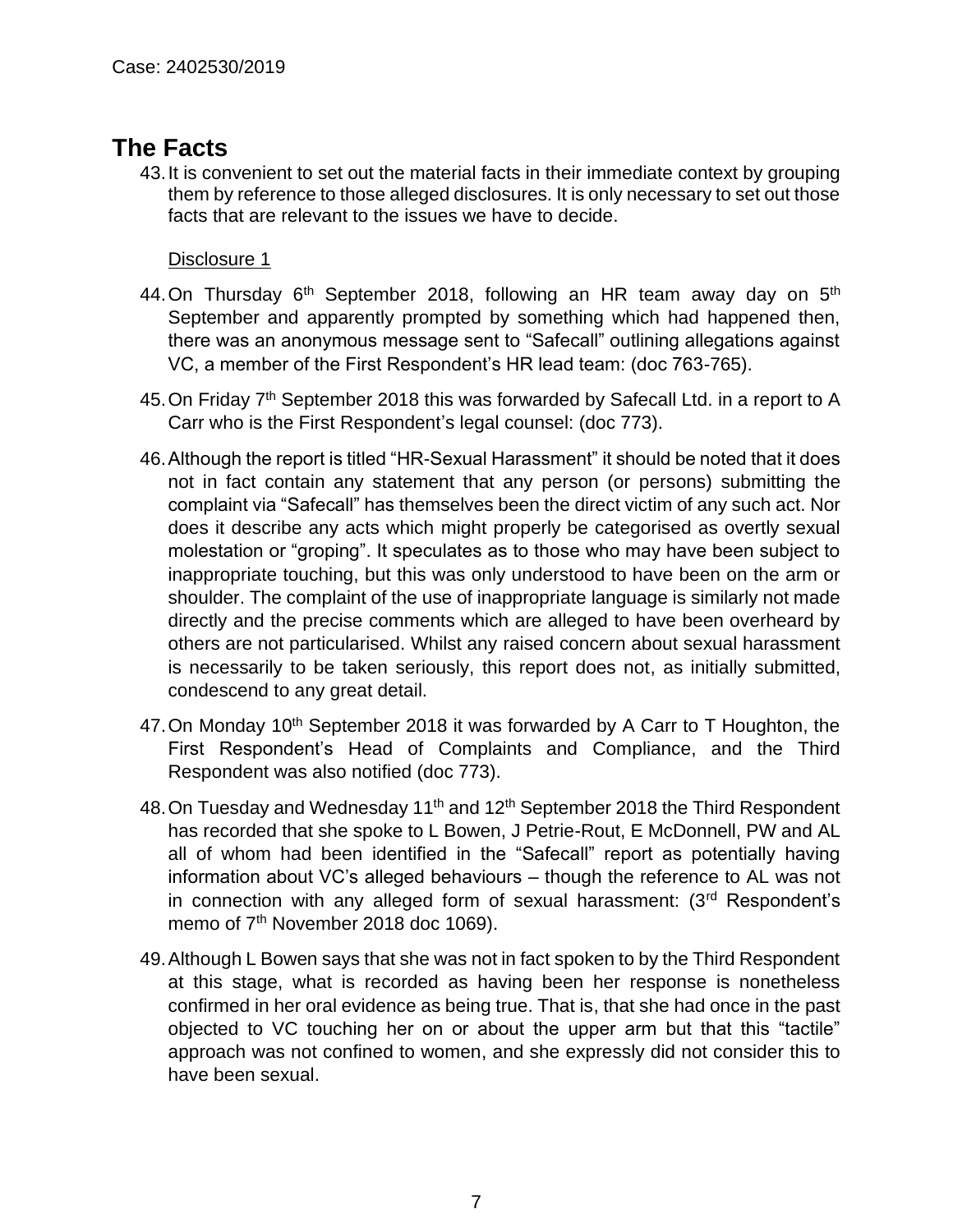- 50.J Petrie-Rout does recall being spoken to at the time by the Third Respondent about a "Safecall" report. She did not report any concerns that had come from her team arising out of the away day on  $5<sup>th</sup>$  September. Nor did she wish to make any complaint on her own behalf but did confirm in her evidence that she had felt sufficiently confident to address the issue directly when VC had touched her on the arm.
- 51.The assertion in the ET1 that the Third Respondent told the Claimant on Wednesday 12<sup>th</sup> September 2018 that "she had sat on this report for weeks" and had taken no action is therefore demonstrably false. She had at this time only known about the report for two days and had already taken steps in connection with it.
- 52. On the direction of A Carr, the Third Respondent did however then, on  $12<sup>th</sup>$ September 2018, approach the Claimant to invite her to carry out focus groups with members of the HR function, so as to provide a confidential environment where any concerns about VC which might substantiate further investigation into the "Safecall" allegations could be identified. The Claimant's own oral evidence as to how this was put to her was that she was asked to "flush out if there were any issues regarding VC."
- 53.The Claimant was not, however, shown the report, and nor did the Third Respondent have a copy in front of her at the time. The Claimant was therefore ignorant of the actual substance of the report and remained so until disclosure took place in these proceedings.
- 54.It is accepted, however, that the Claimant was at least informed that the report contained allegations of sexual harassment against VC and there was also an allegation that there had been some sort of "cover up".
- 55.It is common ground that the Claimant expressed an opinion that there ought to be formal investigation. The best and most plausible account of what she actually said comes from the evidence in cross-examination of the Third Respondent, and which is accepted by the Claimant in closing submissions as accurate. She said that the Claimant's words were "if there's an allegation like that, you really need to undertake a formal investigation" (emphasis added).
- 56.We accept the evidence of the Third Respondent that she was perfectly aware of the obligations on the First Respondent to seek to eliminate discrimination or harassment, and that this would necessitate the carrying out of a formal investigation where there was sufficient evidence.
- 57.In the Claimant's oral evidence, it was clear that she expressed this opinion only after the invitation to conduct focus groups had already been voiced. The Third Respondent's evidence was, however, that it was said before a discussion of A Carr's advice as to how a preliminary investigation might in fact be carried out.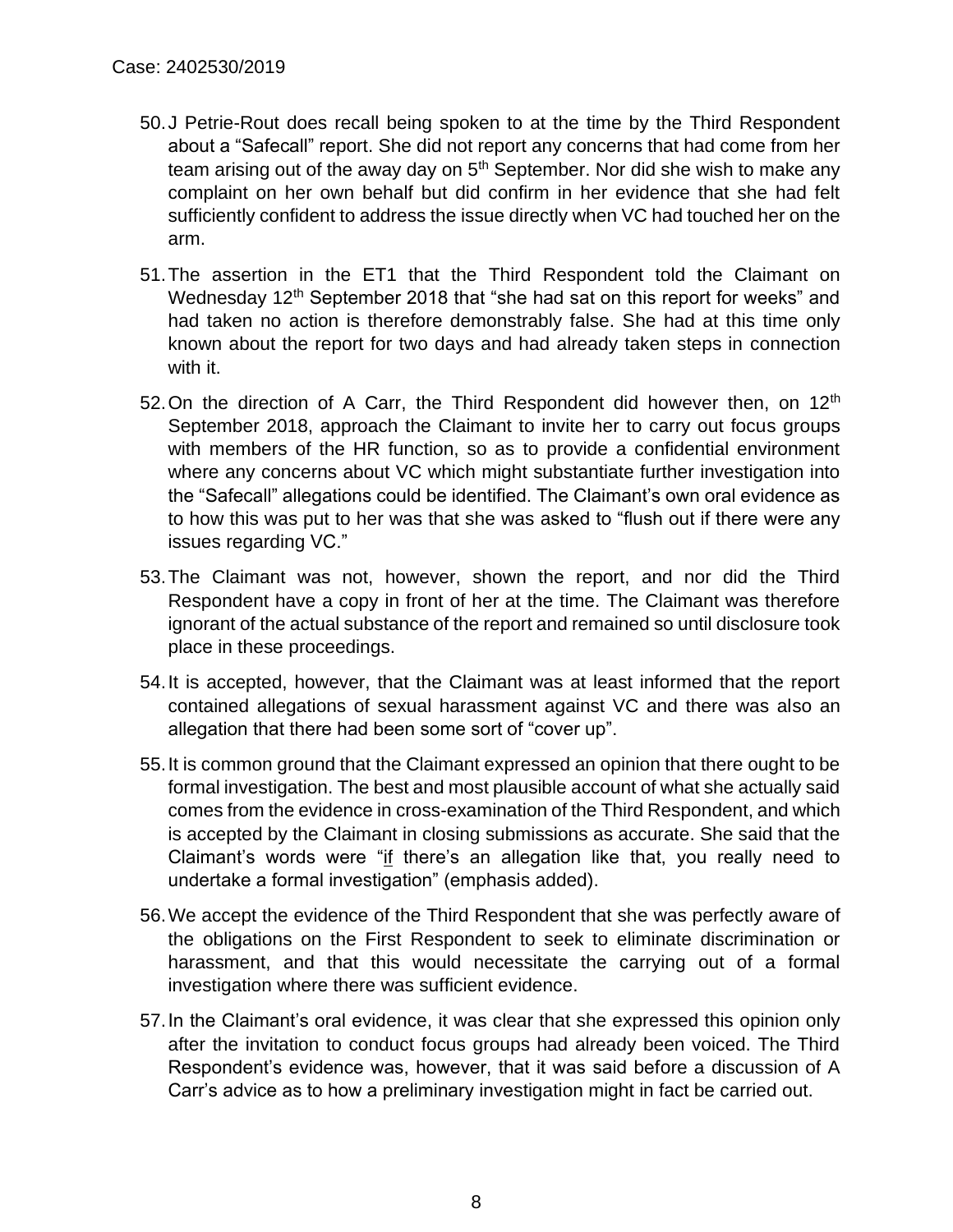- 58.Because the Claimant did not know what was actually contained in the report she cannot have expressed, and did not express, any informed opinion as to the format of any alternative "formal investigation", either as to how it should have been conducted or who should have been interviewed.
- 59. It was not until the Claimant's revised list of issues was submitted on 13<sup>th</sup> May 2021 that it was alleged that the Claimant had been subjected to a detriment by reason of the fact that "instead of undertaking a formal investigation, Ms Roberts attempted to pressure the Claimant into being part of an ill-conceived covert investigation and caused or contributed to acute anxiety and distress".
- 60.It was only in cross-examination that the Claimant first stated that she had disclosed that the so-called covert investigation was, as she understood the ACAS Code of Practice on Disciplinary Procedures, a breach of VC's alleged right to be informed of the charge against him at this stage. This is, of course, an erroneous understanding of the code, which is not concerned with the preliminary investigation to establish the facts but only where it is then decided that there is a potential disciplinary case to answer.
- 61.It was agreed that the Claimant would conduct a series of "Respect and Inclusion Focus Groups" or individual interviews with members of the HR function. The Claimant and the Third Respondent spoke further about this on Monday 17<sup>th</sup> September 2018.
- 62. On the night of Thursday 13<sup>th</sup> September 2018, the Claimant called an ambulance and was taken to A&E with what the doctor, however, recorded on the admission form as "non-concerning chest pains" for which she was "reassured": (doc 839). The Claimant did not inform A Rankin of this hospital admission when she spoke to him the next day.
- 63.On Friday 14th September 2018 T Houghton caused a further message to be placed on the "Safecall" system inviting the person who had submitted the initial concern to contact himself, A Carr or the Third Respondent. No response to this request was ever received: (doc 838)
- 64.On 17<sup>th</sup> September 2018 the Third Respondent's father died. She was then continuously absent from Sellafield until 15th October 2018, because she was on compassionate leave (up to 21<sup>st</sup> September), was working remotely so as to be closer to her family, or was on holiday (from  $8<sup>th</sup>$  October).
- 65.The Claimant drafted the terms of reference for her focus groups and sent a draft to the Third Respondent for approval on 21<sup>st</sup> September 2018: (doc 866).
- 66.The email to the HR team inviting them to participate in the Claimant's "Facilitated Feedback Sessions" was then sent out in the name of the Third Respondent on 24th September 2018: (doc 868).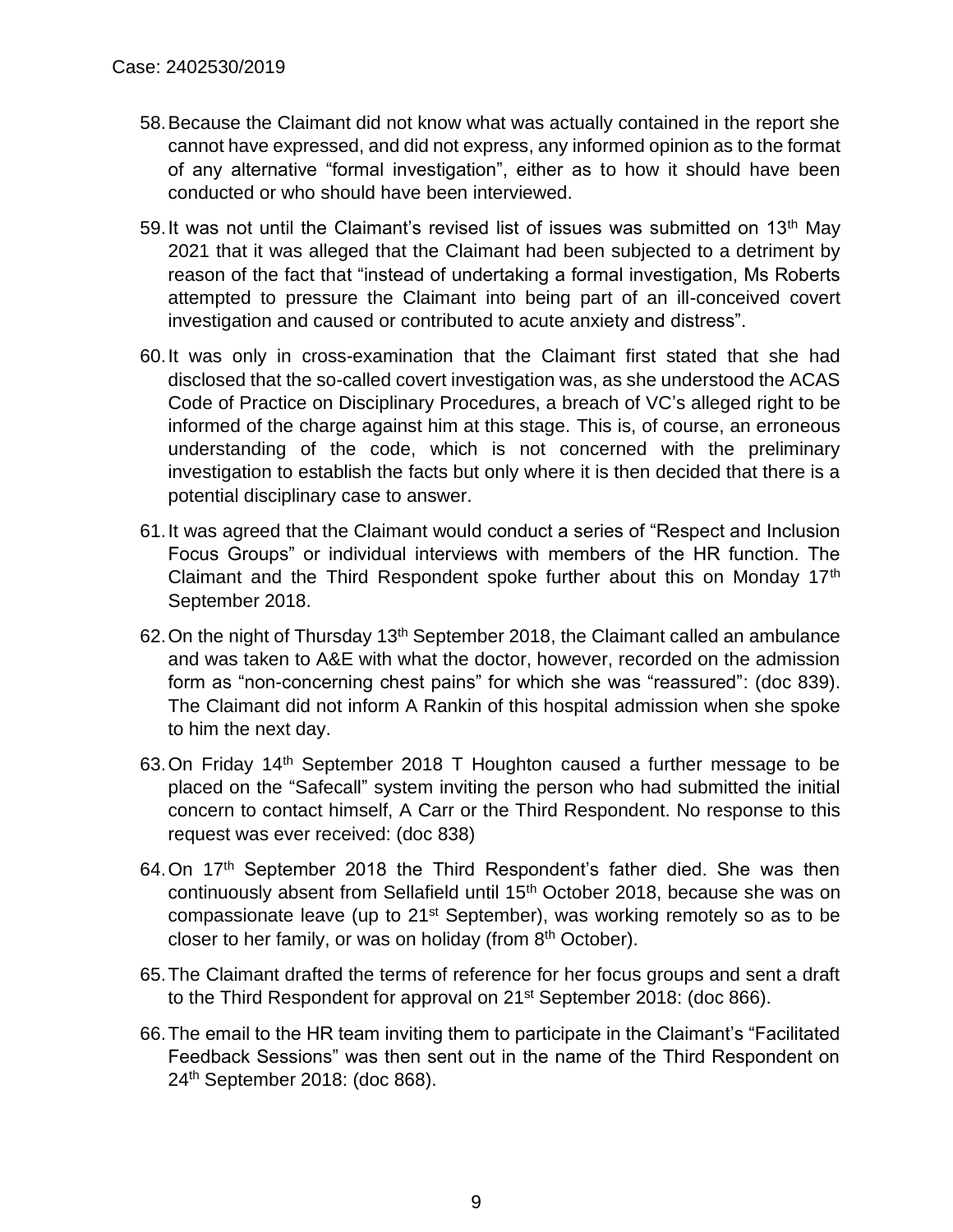- 67.The email invitation, as drafted by the Claimant, was not inconsistent with the Third Respondent's understanding that this would afford an opportunity for any concerns about VC to be raised.
- 68.On 25th September 2018 the Claimant sent a further email to the Third Respondent setting out a number of further questions which, in addition to obtaining anecdotal evidence in oral discussion, she also now proposed to put in writing to the participants in her enquiry. These questions did in part focus attention directly upon levels of satisfaction with the HR lead team and The Third Respondent in particular and asked, for instance, whether the responder respected the HR Director, somewhat respected her, somewhat disrespected her or disrespected her. Other questions similarly required an answer on a four-point-scale: (doc 880). The Third Respondent did not reply but did not therefore dissent from that revised proposal.
- 69.The focus groups took place on 27th and 28th September 2018. Individual interviews with the members of the HR lead team, either by telephone or in person, were also scheduled for 1<sup>st</sup> and 2<sup>nd</sup> October 2018, though that with A Thompson had to be put back to 11<sup>th</sup> October 2018.
- 70.The focus groups/interviews did in fact afford an opportunity for participants to have reported any express concerns about VC. E McDonnell was specifically asked whether she had "ever not felt respected by VC" and confirmed that had she herself had any issues about his behaviour this is where she would have raised them (emphasis added).
- 71. After the first focus group sessions on 27<sup>th</sup> September 2018 the Claimant reported orally to the Third Respondent that one participant, SP, had spoken of historic concerns regarding VC. The notes of the focus groups/interviews are clearly material and ought to have been disclosed. They have not, however, been retained and the Claimant does not say what has actually happened to them.
- 72. At the second set of focus group sessions on  $28<sup>th</sup>$  September 2018 we accept the evidence of one of the participants, F Shand, that the Claimant initiated a private conversation with him. At the focus group which he had attended he recalls a number of comments suggesting that others in the group were aware of people having felt uncomfortable as a result of something which VC had done: F Shand characterised this in his oral evidence as being like "gossip". He, however, explained to the Claimant that, whilst he would be prepared to speak to the Third Respondent, he did not have any direct experience of VC behaving in a "sexist manner" and nor had he personally been made to feel uncomfortable, although he had experienced what he described as "ribbing" about his hair colour or his quiet nature. He said that he was not 100 per cent sure at the time that the matter would in fact then be referred to the Third Respondent.
- 73. On Thursday 4<sup>th</sup> October 2018 T Houghton requested an update from A Carr on the "Safecall" report, either upon any progress made by the Claimant – who is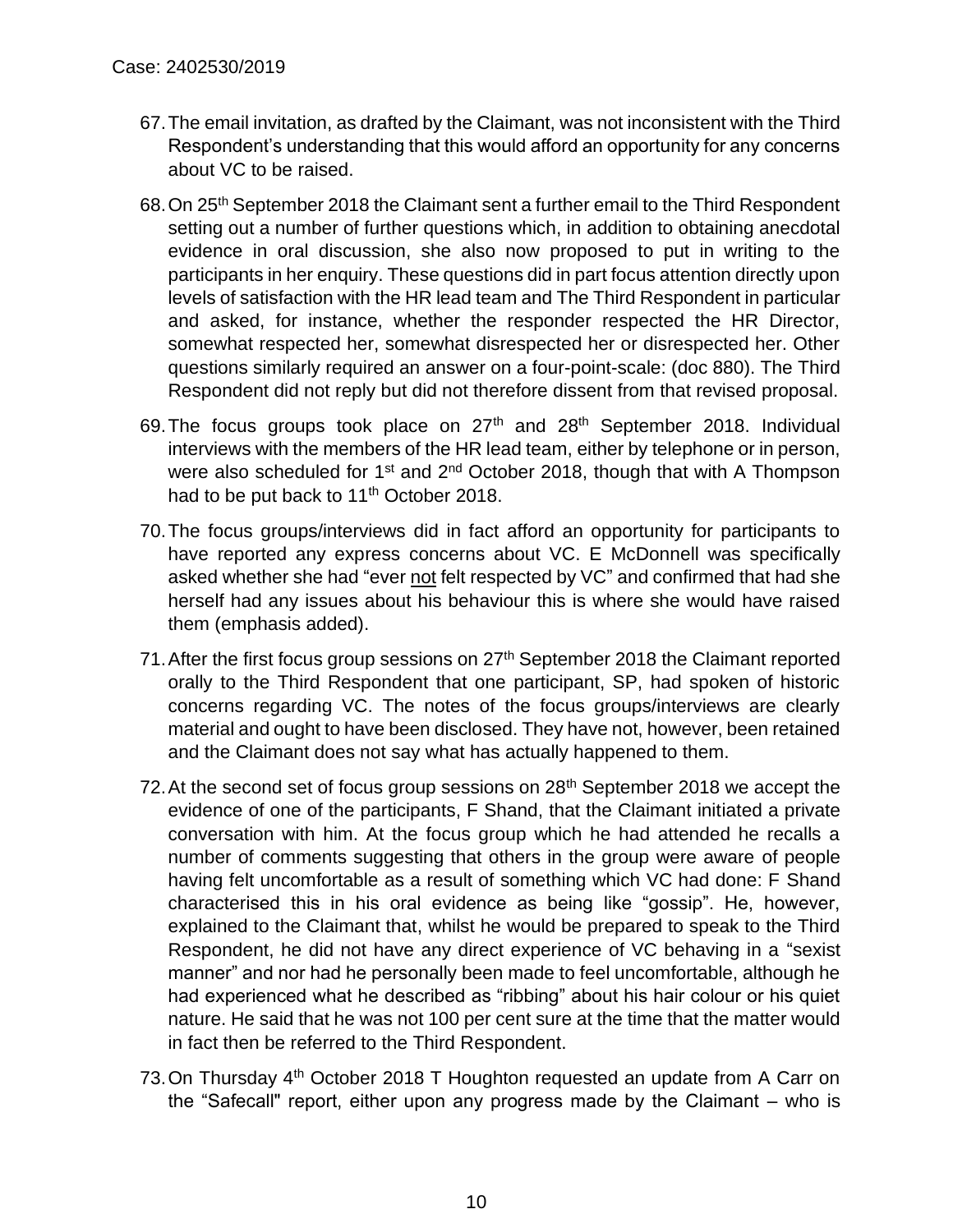referred to, not strictly accurately, as our "NDA facilitator" – or upon any reply to the post on 14<sup>th</sup> September: (doc 926). The reply from A Carr's legal secretary was that "Heather is progressing with Alison and will update us when she is back from leave but nothing further to investigate at this point."

- 74. On Monday 8<sup>th</sup> October 2018 an anonymous letter, ostensibly written by a number of members of the HR department, was sent to senior members of management at both the First and Second Respondents including D Vineall and P Vallance: (doc 932). Although not herself a named recipient the Claimant says that she also received a copy at her home address. The letter was highly critical of the Third Respondent.
- 75.That anonymous letter alleged, inter alia, that: "Serious problems re sexual harassment are being ignored. Someone has recently raised an issue re sexual harassment regarding one of the HR leaders and Heather has taken no action." Whilst this does not specifically refer to the "Safecall" report, anyone who was in fact aware of that matter would obviously have connected the two.
- 76. On Friday  $12<sup>th</sup>$  October 2018 T Houghton, clearly in connection with the anonymous letter, contacted A Carr again to inform him that: "I started "tactful discussions" with trusted individuals but it is rapidly becoming apparent that Heather and Alison have done rather more than I was aware of": (doc 947). When she returned to Sellafield on Monday 15<sup>th</sup> October 2018 the Third Respondent was informed by the First Respondent's Chief Executive about the anonymous letter but was not actually given a copy.
- 77.Upon her return the Third Respondent prioritised her dealing with the outcome of the Claimant's focus group/interviews. On speaking to the Claimant on 15<sup>th</sup> October the Third Respondent asked about any information that had been obtained and which related to the "Safecall" report and was informed that it was only F Shand who had expressed any concerns regarding VC. The Third Respondent then queried the situation regarding SP which had already been reported to her on 27<sup>th</sup> September 2018, and the Claimant told her that she would check her notes.
- 78. The draft report was written up by the Claimant on Tuesday 16<sup>th</sup> September 2018 and was emailed to the Third Respondent at 9.28 pm that day: (doc 959).
- 79.Within that accompanying email the Claimant expressly recorded that "I have not included the issue re VC". She also notes that "And obviously not appropriate to record the comments [F Shand] made as they were made under the strict condition of confidentiality and I didn't want to put anything in writing".
- 80. On Thursday 18<sup>th</sup> October 2018 D Vineall spoke to the Third Respondent about the anonymous letter and the investigation into sexual harassment. Although the Third Respondent refers to this in her personal "timeline" dated 16<sup>th</sup> November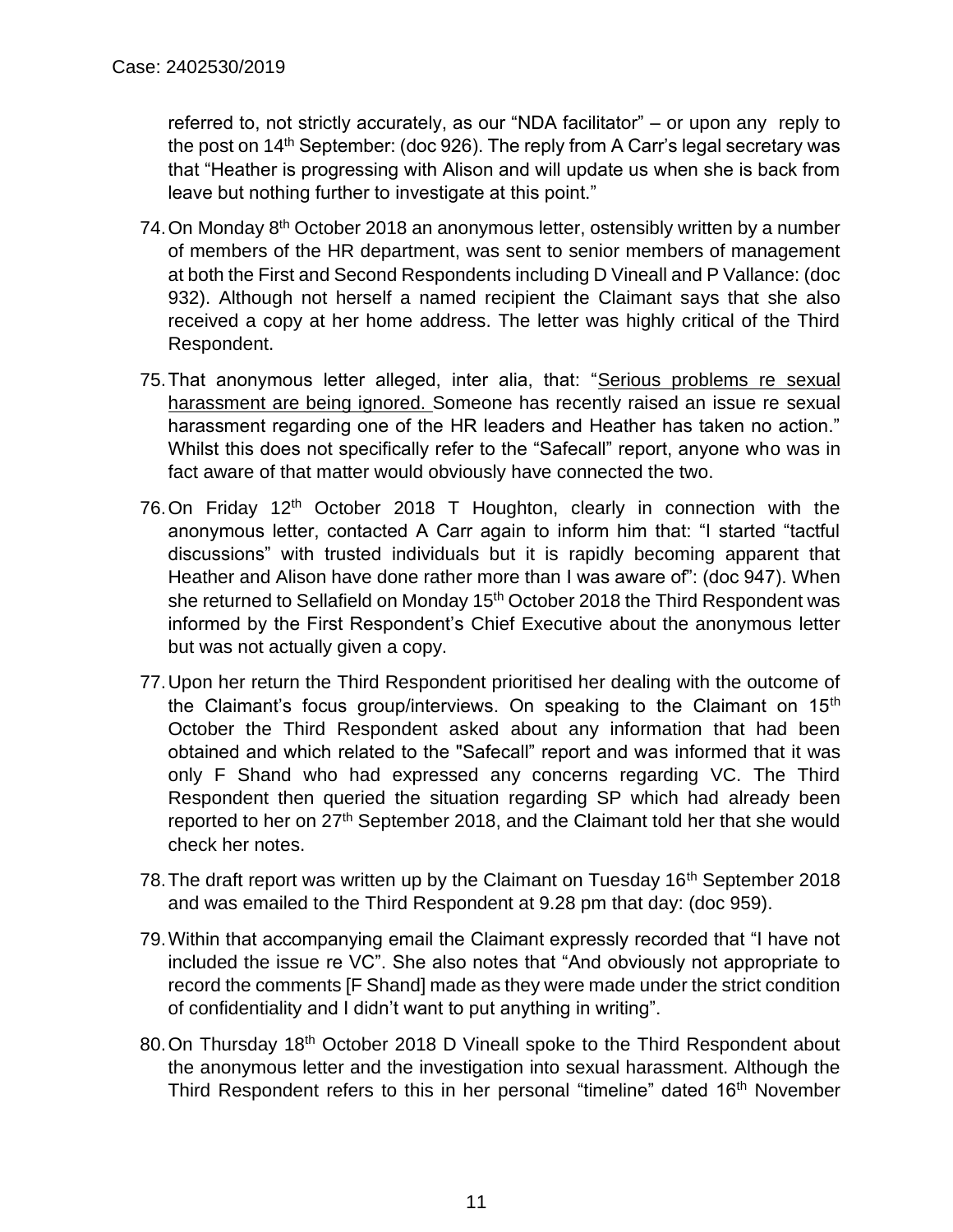2018 as being about the "Safecall" that would obviously be because she herself would have made the connection, and does not necessarily indicate that it was D Vineall who also referred to it in that way. She informed D Vineall that she was, on advice from A Carr, using the Claimant to undertake focus groups. At this point the Third Respondent had not yet shared the content of the draft report with the HR lead team, and we accept her evidence that she was therefore still contemplating further potential input from the Claimant in relation to VC. In particular, she had not by this stage received any additional information about what SP had reported and had not yet spoken to F Shand.

- 81. On Friday 19<sup>th</sup> October 2018 the Third Respondent requested a new copy from T Houghton of the "Safecall" submission: (doc 1001).
- 82. On Monday 22<sup>nd</sup> October D Vineall met with the Chief Executive of the First Respondent, again clearly in the context of having received the anonymous letter, and was once more assured that the sexual harassment case was being addressed: (doc 1008).
- 83. On Wednesday 24<sup>th</sup> October 2018 the Third Respondent met with F Shand: (doc 1069).
- 84. On Thursday 1<sup>st</sup> November the Third Respondent, together with the First Respondent's former HR Director, spoke to VC regarding the allegations against him and her report to T Houghton was dated 7<sup>th</sup> November 2018: (doc 1069).
- 85.On 16th November the Second Respondent's Chief Compliance Officer recorded that he did not agree with the reasons for closing out the investigation and indicated that he intended to commission a further investigation into whether or not the complaint into the alleged ignoring of problems regarding sexual harassment as set out in the anonymous letter of  $8<sup>th</sup>$  October should be reopened: (doc 1080). This is understood to have concerned a potential new witness, who was on secondment between the First and Second Respondents so that the matter potentially fell within the remit of the NDA.
- 86.Apart from such matters as may have come to light in the course of her focus groups/interviews the Claimant remained ignorant as to the nature of any further allegations against VC or the steps being taken to address those concerns.
- 87.Although out of the time frame with which we are concerned an executive director of the First Respondent carried out nineteen fact finding interviews and concluded on 21<sup>st</sup> December 2018 that there was no case to answer in relation to the "Safecall" allegations: (doc 1120).

Disclosure 2.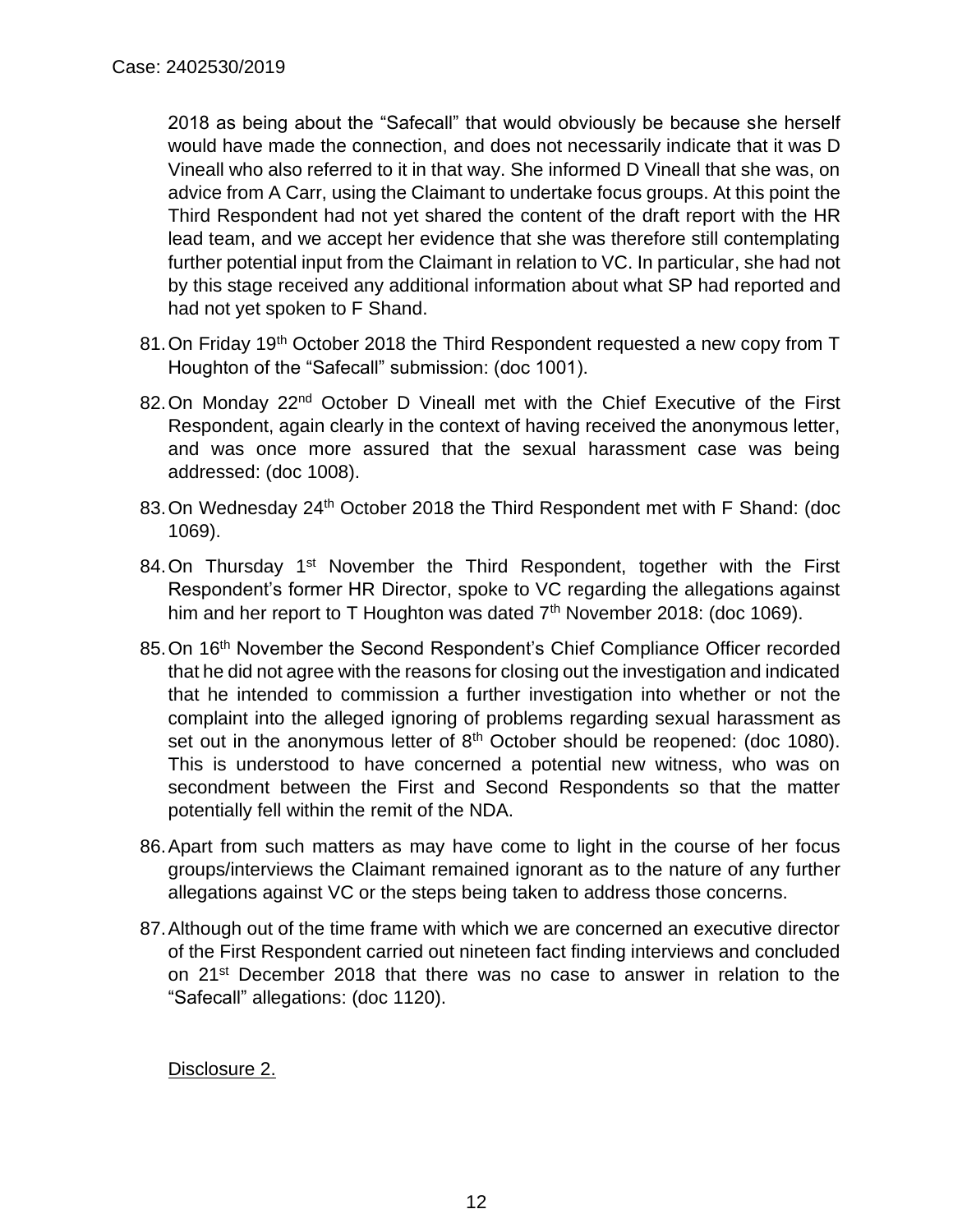- 88. On 24<sup>th</sup> September 2018 the letter from the Third Respondent inviting participation in the "Facilitated Feedback Sessions" was received by SG, a former member of the HR department.
- 89.She responded by email timed at 3.54 pm on the same date stating that she would not be able to make the proposed dates for a meeting but set out a number of concerns in her email reply, which she also copied the Claimant into: (doc 874).
- 90.This was not in fact, as the Claimant has alleged in the pleadings, a grievance under the First Respondent's procedure and was clearly never regarded as such by SG herself.
- 91.The email alleged that SG had been treated with disrespect by one of the HR lead team, but that she "did not actually feel bullied". That person was not named, but there is no dispute that it refers to L Bowen.
- 92.The email makes no reference whatsoever to any potential complaint of discrimination under the Equality Act 2010. It is now conceded that this cannot therefore provide a context in which anything the Claimant said about this might constitute the doing of a protected act for the purposes of any victimisation complaint.
- 93.The Third Respondent responded immediately at 4.20 pm acknowledging the email and asking SG to meet with the Claimant to discuss the matters in confidence. Alternatively, The Third Respondent offered to speak with SG herself, though a meeting in person would not have been possible until after 15<sup>th</sup> October. The Claimant was copied into that email reply: (doc 873).
- 94.The Claimant and the Third Respondent spoke on the telephone at some stage on 24<sup>th</sup> September and the Claimant agreed that she would speak to SG.
- 95.At its highest the alleged disclosure in that telephone conversation is now said by the Claimant in oral evidence to have been that although she would speak to SG she would not be positioned to conduct any actual investigation into "bullying" by a member of the lead team. Although the Claimant says that she made this comment specifically with reference to L Bowen, she would not in fact have known for certain at this stage against whom the complaint of disrespectful treatment was brought.
- 96. The Claimant emailed SG at 8.58 am the following morning, 25<sup>th</sup> September 2018, to confirm that: "As Heather suggests we need to meet and I would like to understand in more detail exactly what happened (and) any wider observations you may have": (doc 873).
- 97.SG replied at 9.13 am (copying in the Third Respondent) and confirmed that she would be happy to speak one-to-one, but not in a focus group, and said that her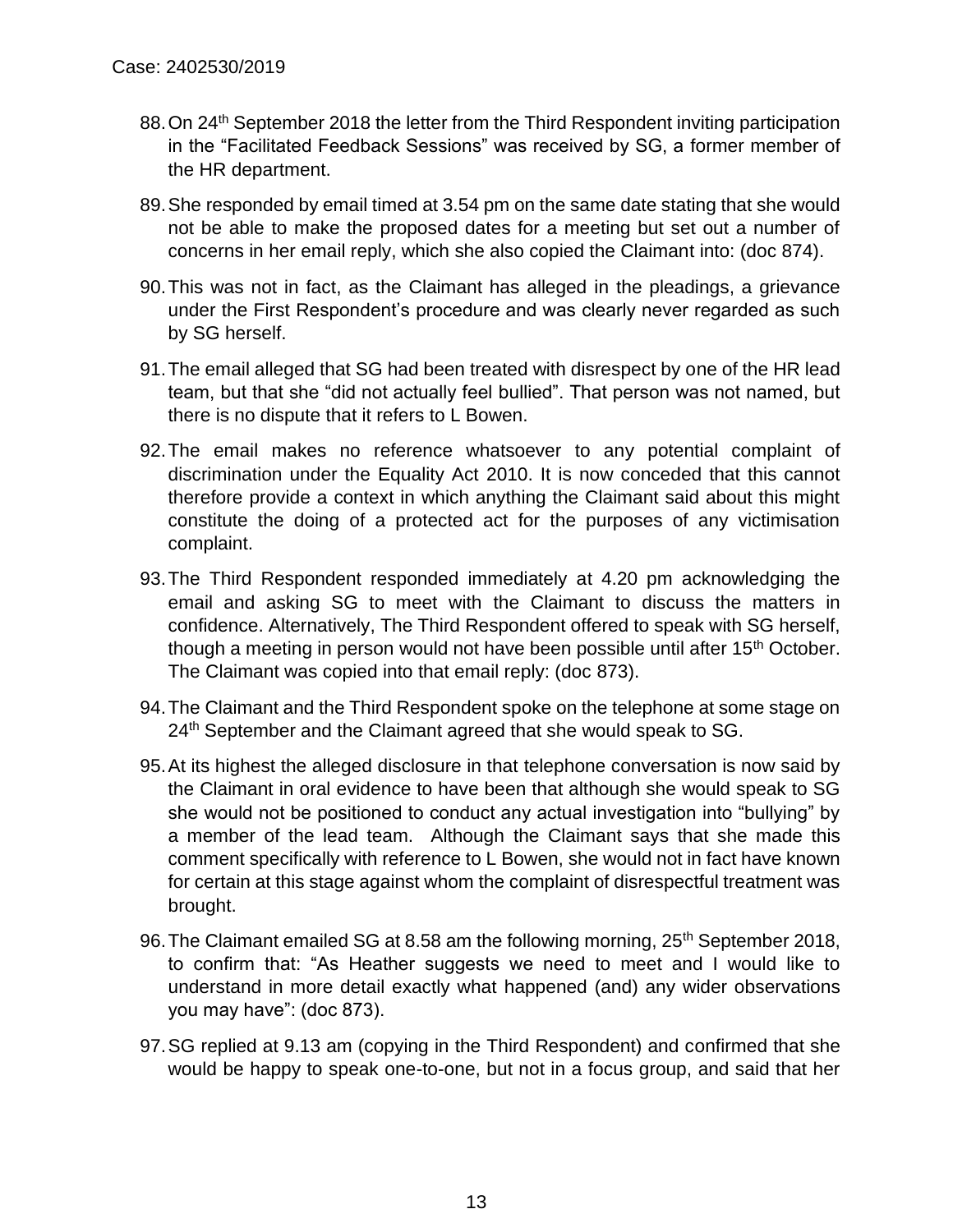complaint was against the person "championing EDI" – which although still not actually naming her no doubt served to identify L Bowen: (doc 872).

- 98.We note that L Bowen strenuously denies any inappropriate behaviour during the incident in question, and it is no part of the Tribunal's function to make any finding on this matter.
- 99.The Claimant and SG did then subsequently speak by telephone for about an hour. There are, of course, no notes of that conversation and the Claimant has given no evidence as to what specifically was discussed. At the end of that conversation however the Claimant told SG that the Third Respondent would want to speak to her directly: (doc 1044)
- 100. When the Claimant submitted her draft report on 16<sup>th</sup> October the covering email states that it "does not include the email SG sent" but erroneously, and somewhat inexplicably, states that "SG didn't contact me": (doc 959). The Claimant therefore never briefed the Third Respondent on the content of her discussion with SG.
- 101. At 9.03 am on  $25<sup>th</sup>$  October 2018 SG however because she had been led to understand from the Claimant that this was the intention  $-$  emailed the Third Respondent to arrange a meeting to speak to her directly about the "survey recently conducted and my feedback". The Claimant, who was however on holiday at that time, was copied into that email: (doc 1010).
- 102.The Third Respondent replied promptly at 11.08 am the same day to say that she would indeed value a private meeting, but the Claimant was not copied into that reply: (doc 1010).
- 103.Upon her return from holiday on 29th October 2018, unaware that the Third Respondent had already replied, the Claimant emailed SG and repeated the incorrect assertion that they had not in fact spoken. She again suggested that SG speak to the Third Respondent and offered to facilitate this with no suggestion, as is now made in her evidence, that the Third Respondent had agreed to do this earlier or that she was at fault for not having already done so: (doc 1045). The Claimant did say to SG at this stage that it was a matter which was "possibly outside the scope of my work" (emphasis added), but the Third Respondent was not copied into this correspondence.
- 104.SG apprised the Claimant of her error and told her that arrangements were already in hand for her to set up a meeting with the Third Respondent, but that she had not yet done so: (doc 1044).
- 105. The next day 30<sup>th</sup> October 2018, also the day after notice was given to terminate the contract with IDL, the Claimant spoke to SG, apparently to ask for a copy of the earlier Employee Engagement Survey, even though the Claimant had already received a copy of this on request from A Thompson on 11<sup>th</sup> October 2018: (doc 945). She went on to ask SG a number of questions, in particular about the Third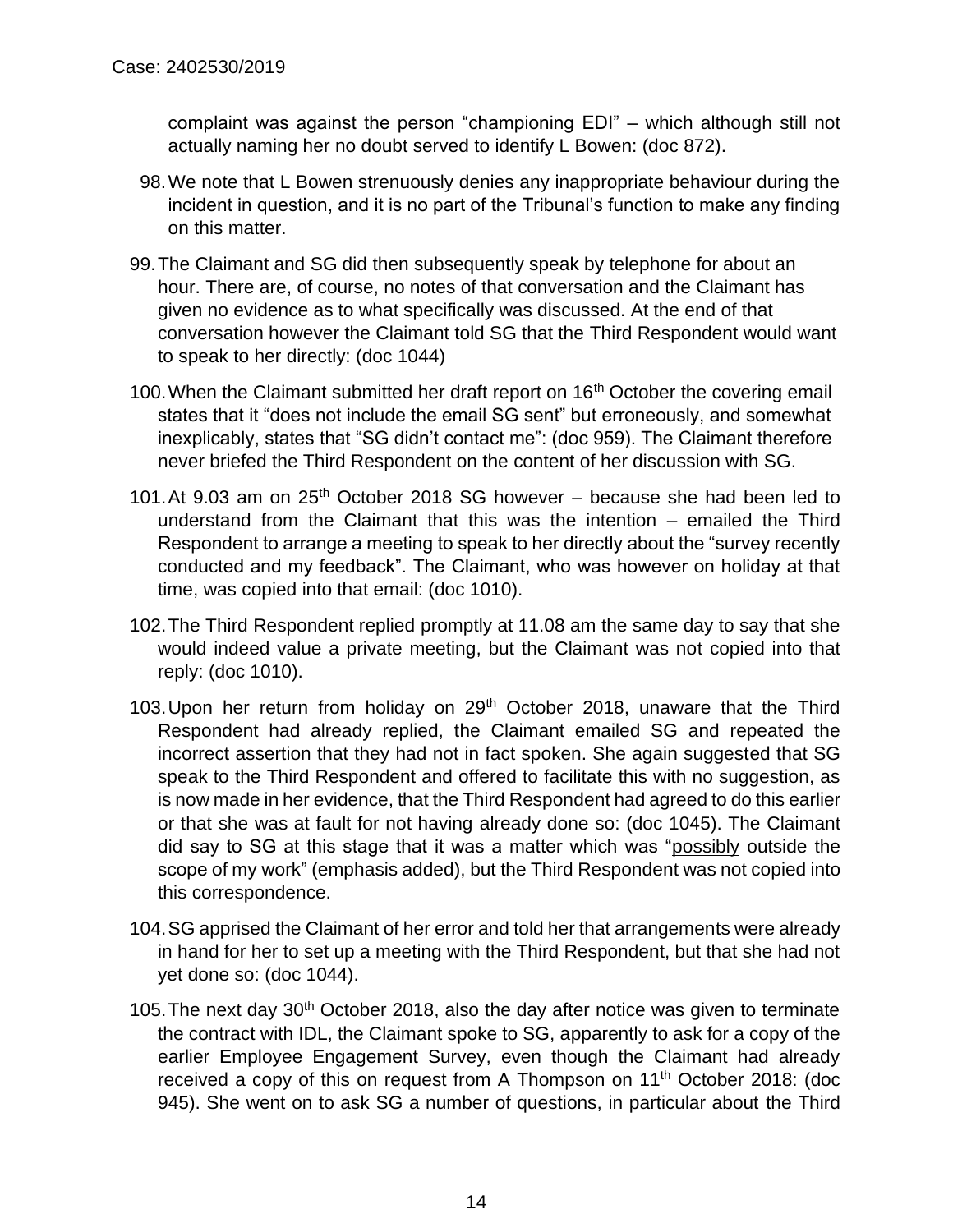Respondent, which she, SG, considered to be "fishing" so that she contacted T Houghton to express her concern: (doc 1039/40).

106. The Third Respondent and SG did meet on 7<sup>th</sup> November 2018.

- 107.On 28th September 2018 A Rankin invited the Claimant to attend a meeting with two members of a young professionals' group, RS and JN. This was because he was concerned that they had information, particularly about homophobic abuse on site, of which the Claimant ought to have been aware to set the context for any future work in the field of EDI, and where she may have been able to offer further support to the individuals concerned.
- 108.The Claimant took three pages of notes recording what she was told by RS and JN: (doc 852-4). Although the sources of these comments are unattributed, and they are not connected to any particular place or time, they are highly offensive and concerning.
- 109.The Claimant accepts that both she and A Rankin sought to persuade RS and JN either to make a formal complaint themselves or to encourage others involved to do so, but that they were adamant that they did not wish to do so. Absent such a complaint the Claimant accepted in oral evidence that a formal investigation would not have been possible.
- 110.The highest that the Claimant now puts her alleged disclosure to L Bowen, A Rankin's line manager, is that she informed her of the situation so that she too might seek to persuade RS or JN to take the matter further.
- 111.The Claimant has always maintained that this conversation with L Bowen took place on the same date that she had spoken to RS and JN, 28<sup>th</sup> September 2018. L Bowen was however on annual leave that day.
- 112.It is only in her oral evidence that the Claimant has, for the first time, alleged that she spoke to L Bowen on this day by telephone. Although the original claim form and the Claimant's witness statement do not expressly state that this alleged disclosure was made in person, that is the implication. Had the Claimant, who was on site that day, sought out L Bowen to speak to her but had had to contact her by telephone because she was on holiday, we would have expected that detail to have been remembered.
- 113.It is clear that the Claimant cannot have and did not, in the course of making any alleged disclosure, provide L Bowen with a copy of the notes she had taken in her discussion with RS and JN.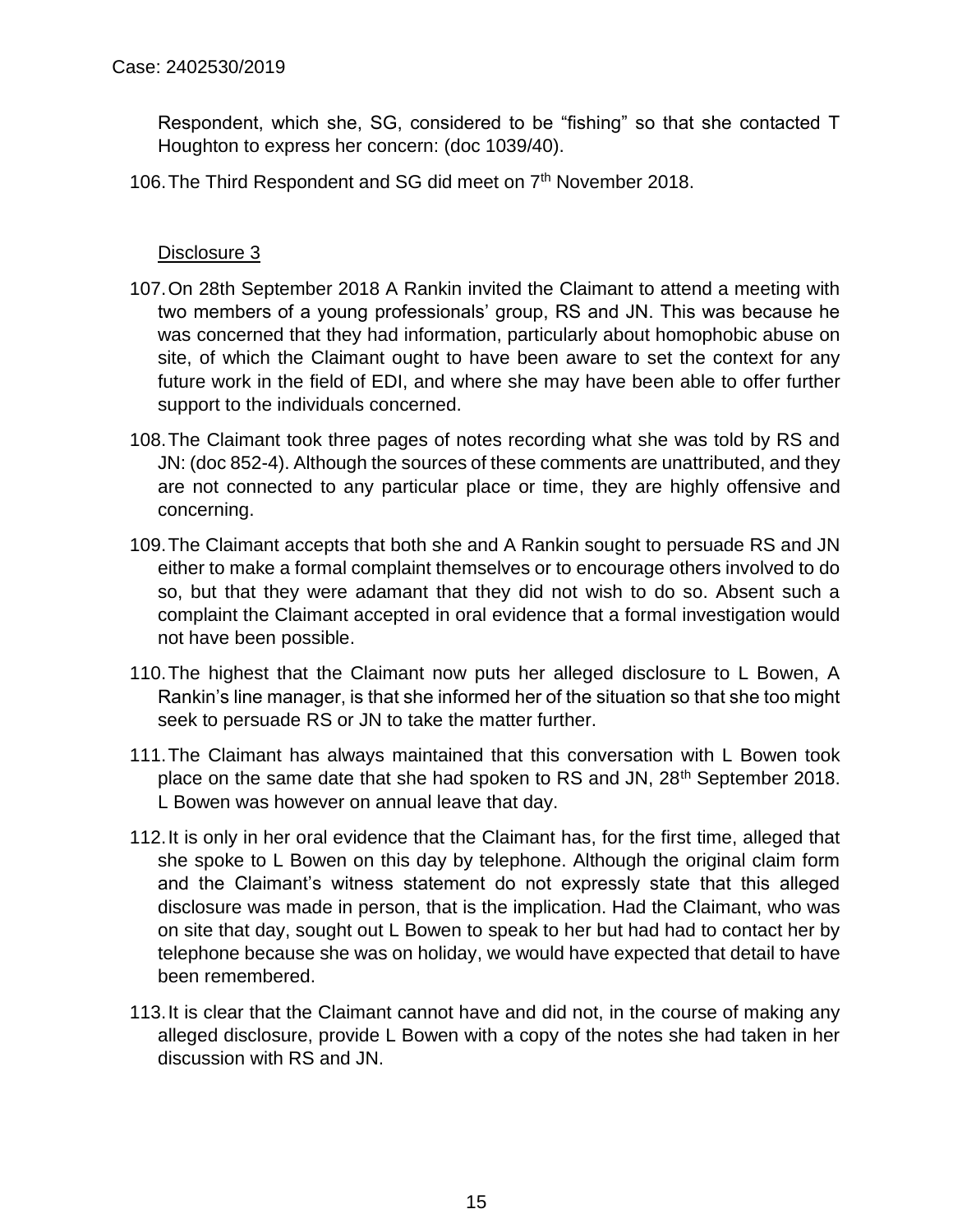- 114.It is also accepted that the Claimant did not ever in fact provide a copy of her notes to L Bowen or to anybody else at the Respondents. Nor did she have any further communication with L Bowen, or anyone, about this matter: this included the fact that she did not ever go back to speak to RS or JN.
- 115.L Bowen has no recollection whatsoever of any such conversation having taken place, and on balance we therefore prefer her evidence that it did not in fact happen.
- 116.Necessarily, therefore, no conversation on this topic as between L Bowen and the Claimant was ever reported to the Third Respondent.

- 117.CL was an employee of the First Respondent who had been on long term sick leave since 23<sup>rd</sup> May 2018 with mental health issues, and who had had previous lengthy absences because of physical ailments.
- 118.He would almost certainly meet the definition of somebody with a disability.
- 119.The Claimant accepts that she was wholly ignorant of the steps which the First Respondent had or had not taken to support CL throughout his absence.
- 120.In actual fact the First Respondent has adduced what appears to be good evidence of extensive attempts to assist CL whilst managing his absence, including active involvement on the part of the Third Respondent. Although it is understood that CL is bringing his own Tribunal claim, presumably for some form of disability discrimination, the details of that complaint are not known and are not material to the case before us, so that we do not, of course, make any determination.
- 121. At one of the focus groups facilitated by the Claimant on 28<sup>th</sup> September 2018 FW, a colleague of CL's and with whom he had been in contact in the form of distressing text messages, expressed her concerns for his state of mind and for his well-being. There is, of course, no note by the Claimant of what was said by FW in that focus group.
- 122.The Claimant has alleged that she urged L Bowen "to take prompt and meaningful action to investigate how the HR team had allowed the situation to develop." In her oral evidence she now puts the case no higher than that she urged L Bowen to "explore" whether all that could be done to assist CL was being done.
- 123.L Bowen was not CL's line manager and so was not directly responsible for managing his absence, that would have been CB. The Claimant said that she nonetheless approached L Bowen about the issue because she was the person with whom she had an existing relationship, not CB. She acknowledged that she believed L Bowen did care about CL, and that she believed her when she said she was aware of the problem already and that she would look into it.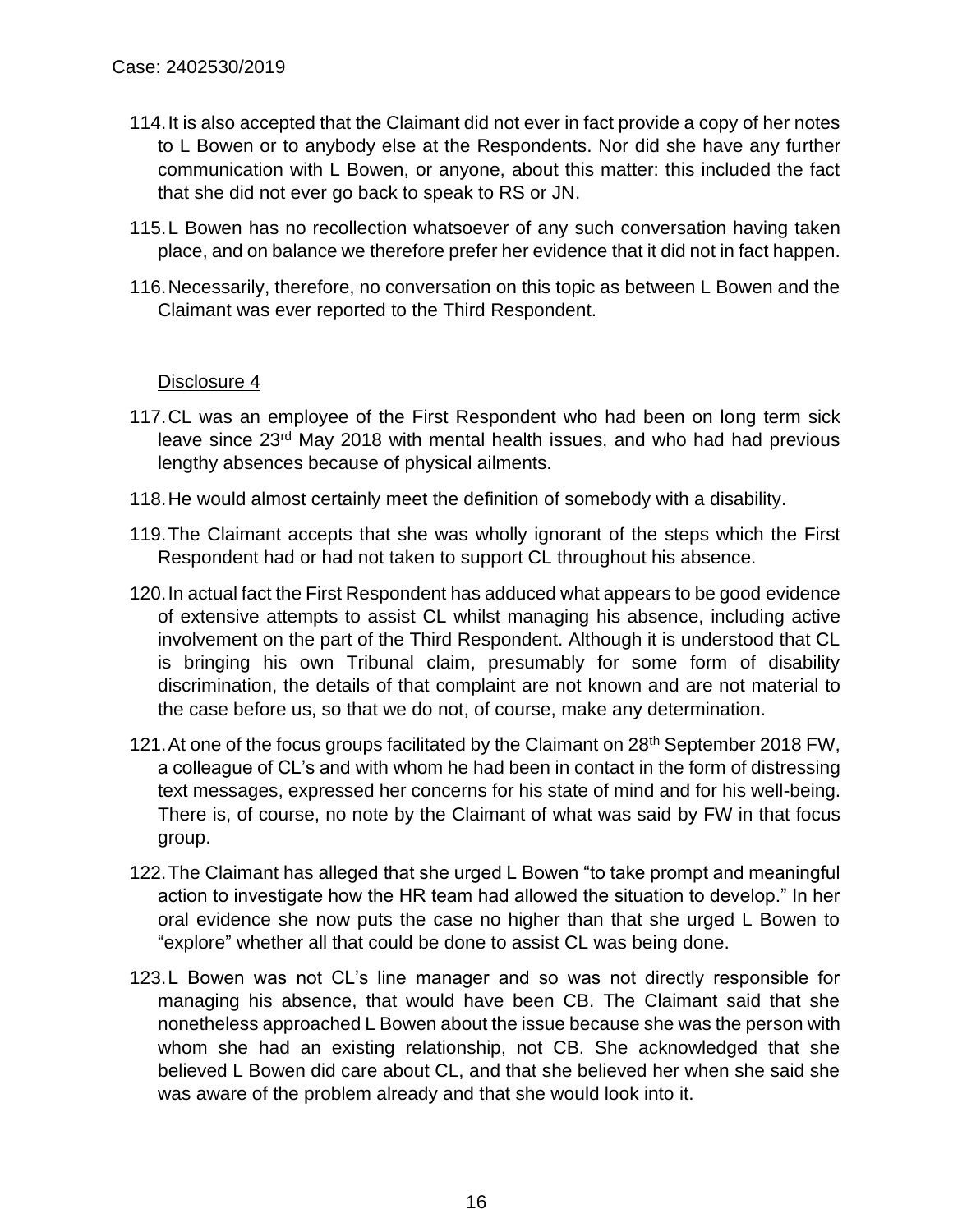- 124. The Claimant has originally maintained that she spoke to L Bowen on 2<sup>nd</sup> October 2018. She has now amended that account to say that it was raised in the course of the one-to-one that she conducted with L Bowen on 1<sup>st</sup> October 2018, as part of the "Facilitated Feedback Sessions". There is again, of course, no note of that discussion and it is somewhat implausible that the Claimant should have used that time for an entirely different purpose to that for which the meeting was scheduled.
- 125.On balance we prefer the recollection of L Bowen, as now expressed in the course of her oral evidence, that there was a very brief encounter in the corridor where the Claimant mentioned the situation with CL.
- 126.L Bowen was indeed aware of the situation, had discussed it with CB, and had also independently already had a conversation with FW about her concerns for CL.
- 127.Independently of any conversation with L Bowen, the Claimant was at this same time also discussing CL in emails with A Rankin: (doc 904-7).
- 128.This exchange was prompted by an email sent by A Rankin to a number of people at 3.40 pm on 2<sup>nd</sup> October 2018, where he is pessimistic about the prospects of now being in a position to launch the First Respondent's new Bullying and Harassment Campaign on schedule.
- 129.This is followed up by a private exchange with the Claimant when at 6.57 pm he explains why he is having a "glass half empty day". He informs the Claimant of an employee suicide that day and of "more stories of employees receiving very poor treatment".
- 130.The Claimant replied, again in a private exchange at 7.12pm. She said "**Oh Alan, I am sorry to hear that.** That is just awful re the employee suicide. I don't want to add to your woes, but the HR feedback is indicating how worried some are about CL too."
- 131.A Rankin replied further at 7.20 pm: "CL is also a big issue. He largely blames me for his current very poor health and whilst his views are entirely incorrect and out of proportion **my personal concern about his condition and prognosis/outcome are keeping me awake a lot.** We all should examine how we could have helped more."
- 132.The final email in this chain is from the Claimant at 7.36 pm where she says: "Me again. Re CL I don't know any of the detail but I do think it is important that the team and you feel that everything that can be done is being done for him and for you. **I am now concerned about you too -you need support so that you are not carrying this."**
- 133.In the entirety of this exchange with A Rankin the Claimant makes no mention whatsoever of her ever having raised the issue with L Bowen, either the day before or at any other time.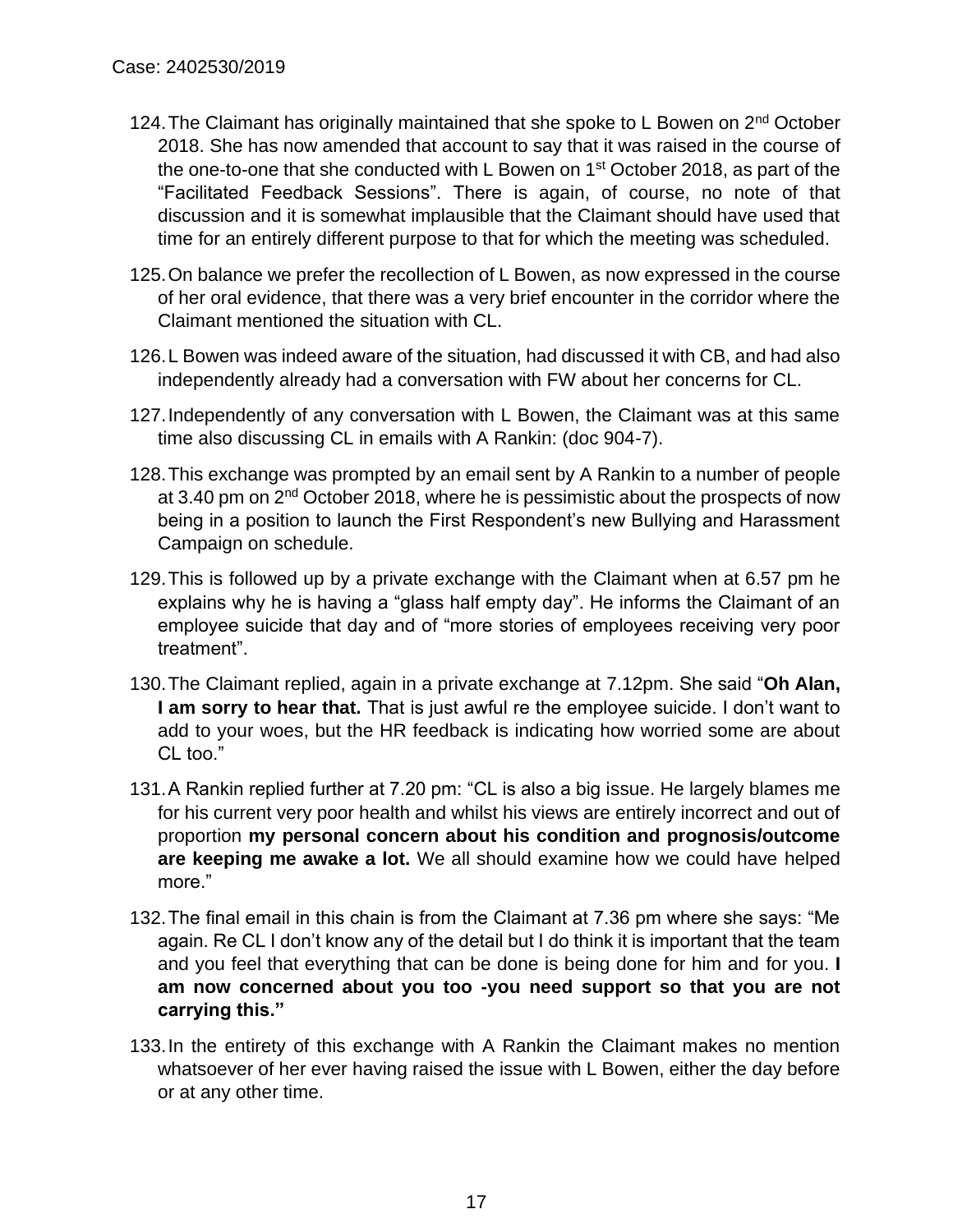- 134. The Claimant confirms in her last email to A Rankin that as at 7.36 on 2<sup>nd</sup> October 2018 she still did not know any of the detail about CL's case. We are satisfied therefore that she cannot have, and did not have any discussion with L Bowen that went beyond a similar general expression of employees having recorded their concerns about CL.
- 135.The Claimant is also ignorant as to any measures taken by the First Respondent with respect to CL after 1st October 2018. In actual fact the Third Respondent already had a pre-arranged further meeting with CL on that same day, 1<sup>st</sup> October 2018, which was attended in her stead by the Second Respondent's executive mental health sponsor. The Claimant therefore provides no basis whatsoever for her stated belief in evidence that "I think L Bowen would have been upset that I asked her to "explore".
- 136.The Third Respondent was never made aware at the time of any conversation on this issue as between the Claimant and L Bowen.

## Disclosure 5

- 137. It is now rightly conceded that the email of  $15<sup>th</sup>$  October 2018 to R Weston was in fact neither a protected qualifying disclosure nor the doing of a protected act.
- 138.The email reads "Sorry to bother you. Alan has just made me aware that Heather has mentioned the Safecall issue to him. I am not sure why": (doc 951).
- 139.This email on its face could never have been properly construed as a disclosure that the Third Respondent had "breached the confidentiality requirements of the "Safecall" procedure".
- 140.It was only in cross-examination that the Claimant for the first time said that in her ET1 the person whose confidentiality she was referring to as having been broken was L Bowen.

- 141. Following the HR away day on  $5<sup>th</sup>$  September 2018 the Claimant expressed to A Rankin, J Petrie-Rout and L Bowen and CB her criticism of A Thompson. She also expressed the view that the Third Respondent was not up to the role of HR Director.
- 142.On that evening, or the next day, the Claimant repeated to the Third Respondent her opinion that she should "get rid of" A Thompson and said the same about VC.
- 143.The Claimant accepts that she had indeed by this stage formed the view that the Third Respondent should not remain in post. That opinion she says was based upon two earlier interactions which she had had with the Third Respondent in about June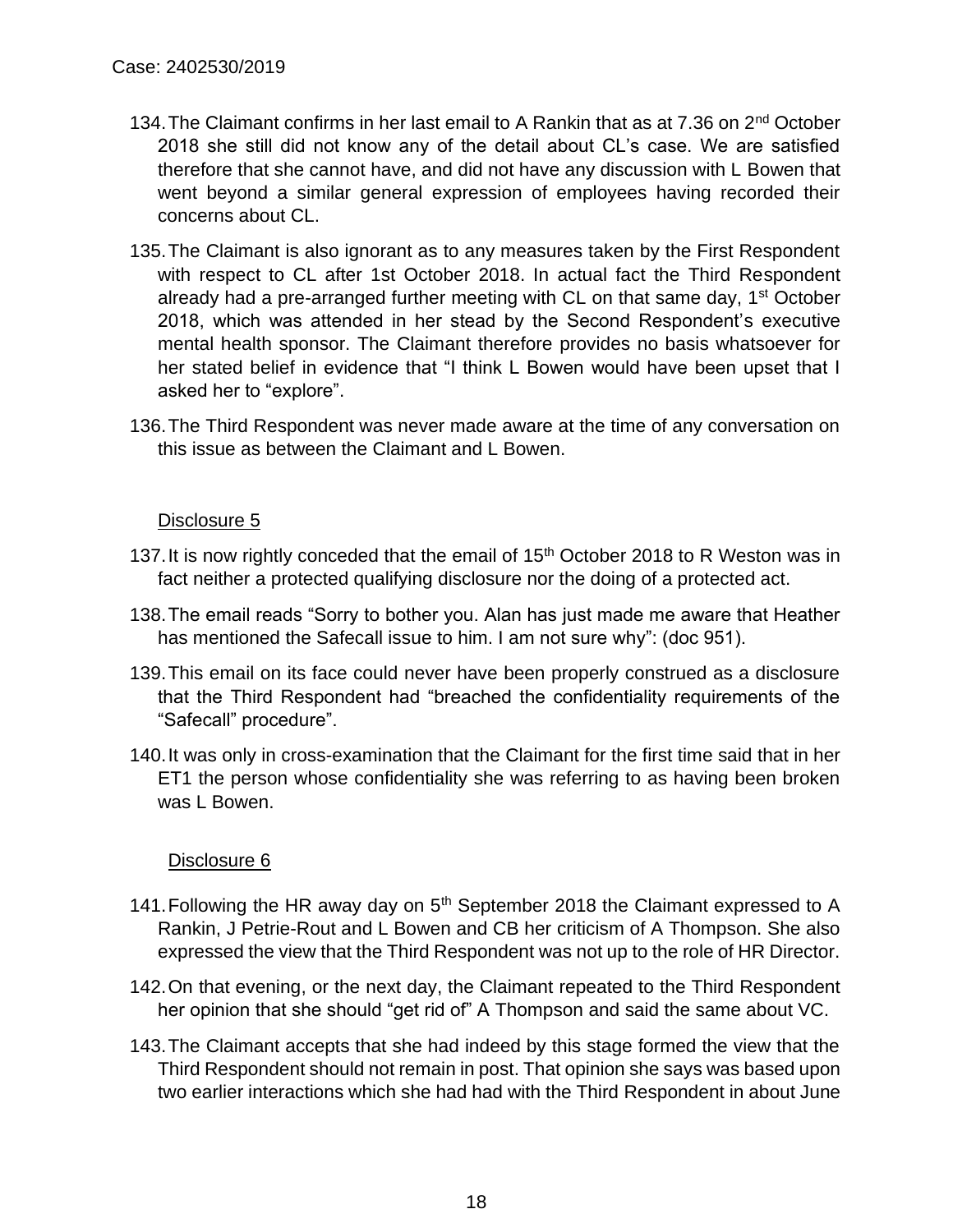and August 2018. She now alleges that these demonstrated a lack of commitment to EDI on the part of the Third Respondent, particularly in respect to race or sexual equality in the workplace. We do not need to determine this issue, although we prefer the evidence of the Third Respondent as to what actually happened on these occasions over that of the Claimant. The significant point for our purposes is the Claimant admits that she had already arrived at this adverse conclusion about the Third Respondent.

- 144.In the course of conducting her "Facilitated Feedback Sessions" the Claimant spoke to 37 people in the HR department. As there were in fact more than 90 in the team, that is, however, less than half the total.
- 145.In the course of those sessions the Claimant in addition to the questions directly about VC also, according to J Petrie-Rout, specifically asked questions inviting potential negative feedback in relation to A Thompson, whom she had already decided should be "got rid of".
- 146.According to L Bowen, and J Petrie-Rout the Claimant also appeared to be inappropriately directing her questioning towards securing adverse criticism of the Third Respondent.
- 147.The Claimant, we repeat, has produced no notes of what was said at any of the sessions she conducted.
- 148.Prior to its completion, the Claimant did contact both L Bowen and R Weston to suggest that she believed the Third Respondent would respond badly to the adverse criticism that she was intending to present in her report.
- 149. On her return to Sellafield on Monday 15<sup>th</sup> October 2018 the Third Respondent contacted the Claimant to ask for a progress report on the outcome of the Facilitated Discussions and was informed for the first time that it was "not good". The Third Respondent had on that same day been informed by the CEO of the receipt of the anonymous letter, but was not shown a copy. The Claimant informed the Third Respondent that she did have a copy of the letter. It appears that she also communicated to the Third Respondent that the letter mentioned her father and was a personal attack on her, as a result of which the Third Respondent confided in the Claimant by text on  $16<sup>th</sup>$  October 2018 that she was "not in a good place at the moment": (doc 984).
- 150.The Third Respondent discussed the receipt of the anonymous letter with the HR lead team on 16<sup>th</sup> October 2018 and informed them that the Claimant's Draft report was anticipated shortly.
- 151. The Draft Report was written up by the Claimant in the course of Tuesday 16<sup>th</sup> October 2018.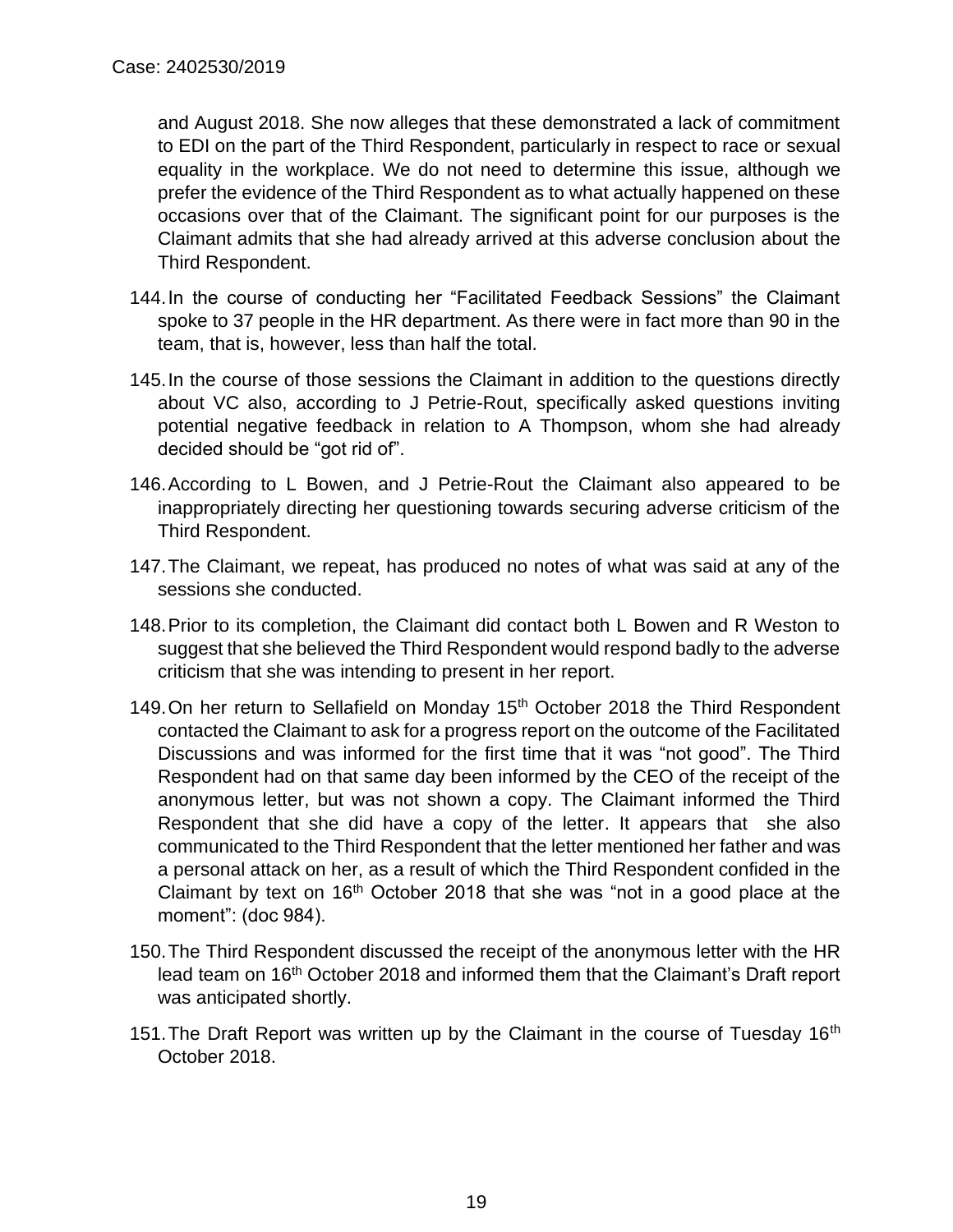- 152.Also on 16th October 2018 the Claimant had arranged to speak to P Vallance of the Second Respondent about something but emailed his assistant at 2.09 pm to say that she no longer needed to do so because she had managed to sort things out without further help": (doc 982).
- 153.The Draft Report was emailed to the Third Respondent at 9.28pm: (doc 959). The Claimant in referring to her preliminary recommendations stated, "nothing that is rocket science and all very logical based on the feedback" and she signs off the email "Speak soon and happy reading!"
- 154.The Claimant also initiated a series of text messages with the Third Respondent commencing at 9.25 pm that night: (doc 983). The Third Respondent replied that she had a cold, was at home and would not read the report that night and so did not want to discuss it yet: (doc 984).
- 155.Because the Third Respondent had not indicated that she needed to speak to her, the Claimant left Cumbria early on Wednesday 17<sup>th</sup> October 2018 to drive back to Yorkshire. She was going on holiday on Thursday 18th October 2018.
- 156. The Claimant texted the Third Respondent again at 12.08 pm on Wednesday 17<sup>th</sup> October 2018 to ask if she was okay: (doc 985). The Third Respondent replied that she was "in back-to-back meetings but obey (sic) -?*"a bit"?* - disappointed however if you ask you have to be prepared for the answer".
- 157. The Claimant must however have been in contact with P Vallance on 17<sup>th</sup> October 2018 because at 3.07 pm he texted her to say that in respect of something which she had raised the Group CEO of the Second Respondent was going to speak to the chairman of the First Respondent: (doc 990).
- 158.At 3.53 pm the Claimant texted the Third Respondent again and said about the Draft Report: "I think there are some simple things that could be done to really demonstrate to people you (plural) have heard the issues": (doc 986). The Third respondent replied to thank the Claimant, wish her a good holiday and to inform her that she was to share the Draft Report with the lead team on the next day, Thursday 18<sup>th</sup> October 2018, and that "we will look at a plan of 2-3 things to do immediately and the option of a dept wide brief": (doc 987).
- 159. At 5.03pm on 17<sup>th</sup> October 2018 the Claimant texted the Third Respondent to say that she hoped it went well tomorrow and then again at 6.49 pm on Thursday 18<sup>th</sup> October 2018 to ask if she had got all she needed from her session: (doc 988).
- 160.The format of the Draft Report (doc 961) is firstly a half-page setting out the methodology, then 12 pages of selected but unattributed verbatim comments, from the participants with no indication as to how many of the 37 responders are in fact quoted at all, or which of them is the author of multiple quotations. There is also an executive summary at the start by the Claimant together with a further summary introducing each of the eight areas covered.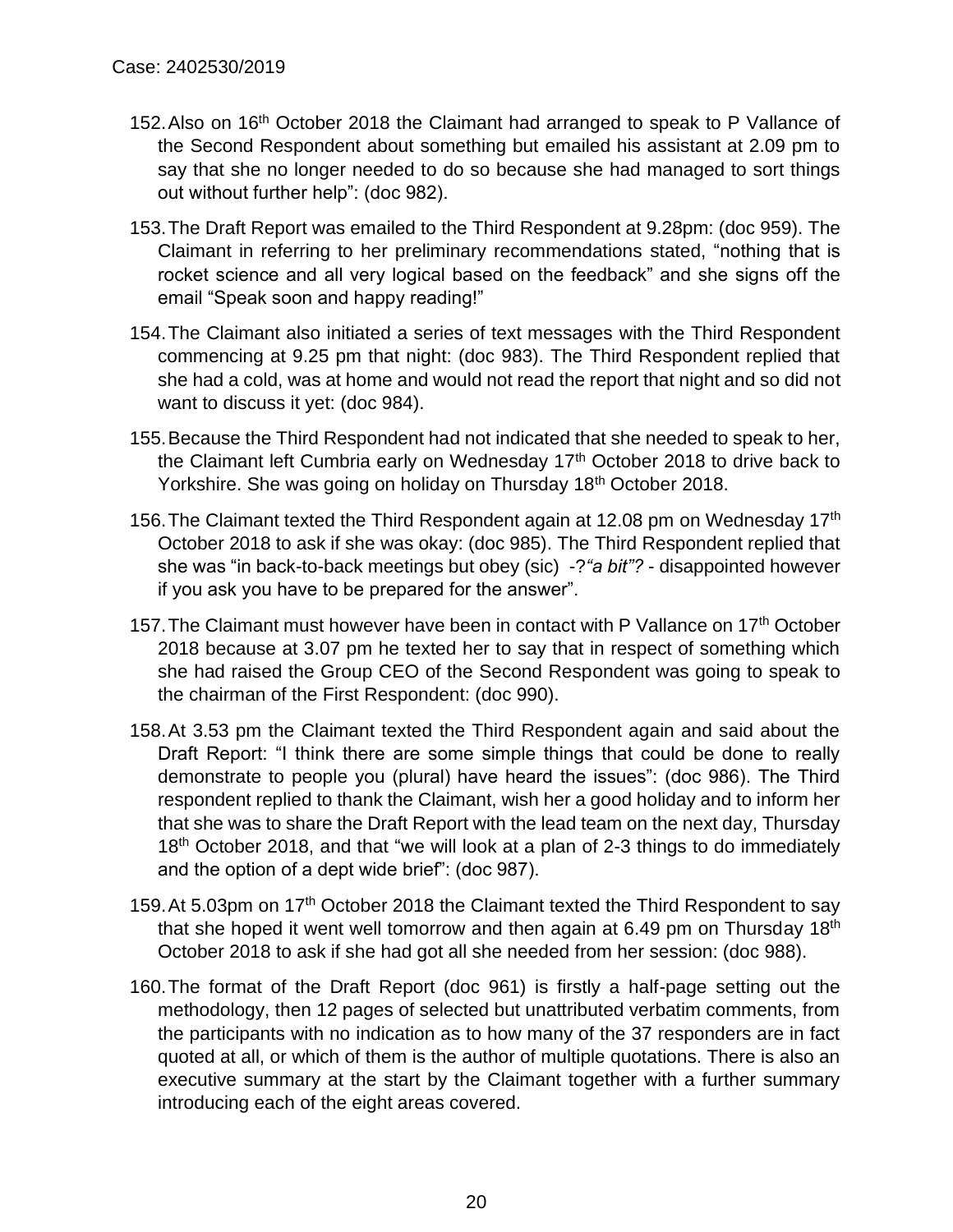- 161.There are then 6 pages recording the responses to the six written questions, with pie charts although the sample is so small as to render the conversion to percentages largely superfluous. 16 responders said they respected the lead team to some degree as opposed to 21 who did not, but 22 people respected the Third Respondent as against only 15 who did not.
- 162.Finally, there is a half-page of 6 bullet point "Recommendations" which the Claimant accepts are "anodyne". They contain no concrete proposals and are accurately described by the Third Respondent as "some generic recommendations which could have applied to any team". This is padded out by two proverbs supposed to illustrate the value of "effective team working".
- 163.Only one of the 108 quotations in the Draft Report has now been identified in closing submissions as something which is relied upon as being a protected act for the purpose of the victimisation claim. That is within the section on "trust": "CL – actively disliked by the lead team and some of their comments are not appropriate. This massively reduces trust and safety. What if I got ill - would they speak about me like this?"
- 164.The Claimant in her preamble to this section on trust does not identify this comment as in anyway relating to CL's disability.
- 165.Nor, notwithstanding that it is critical of the HR lead team and refers to low morale in the department, does the Claimant anywhere in the Draft Report identify any issues raised which she considered to disclose any breach of a legal obligation (whether a common law duty of care toward employees) or an endangerment to health or that there had been a failure to investigate any such specific matter.
- 166.The Third Respondent did share the contents of the Draft Report with the lead team on Thursday 18<sup>th</sup> October 2018, having redacted it to remove references to named individuals apart from those relating to herself.
- 167.The Third Respondent, accurately in our view, summarised the reactions as "I would say the team were shocked and horrified by the contents of the report. The team expressed concerns about the negative way in which the report had been written…Notwithstanding the concerns about some of the content of the report, it was clear that some action was warranted in light of the range of concerns which had been expressed. However, in order to avoid a knee-jerk reaction, everyone agreed that we should take some time to reflect."
- 168.Following this meeting four members of the lead team, independently of each other, contacted the Third Respondent further to express their opinion that the Draft Report did not represent a balanced picture of the department because the quotations selected for inclusion were predominantly negative, did not reflect the fairly even split between those who expressed satisfaction with the lead team or the Third Respondent and those who did not, in particular that it did not record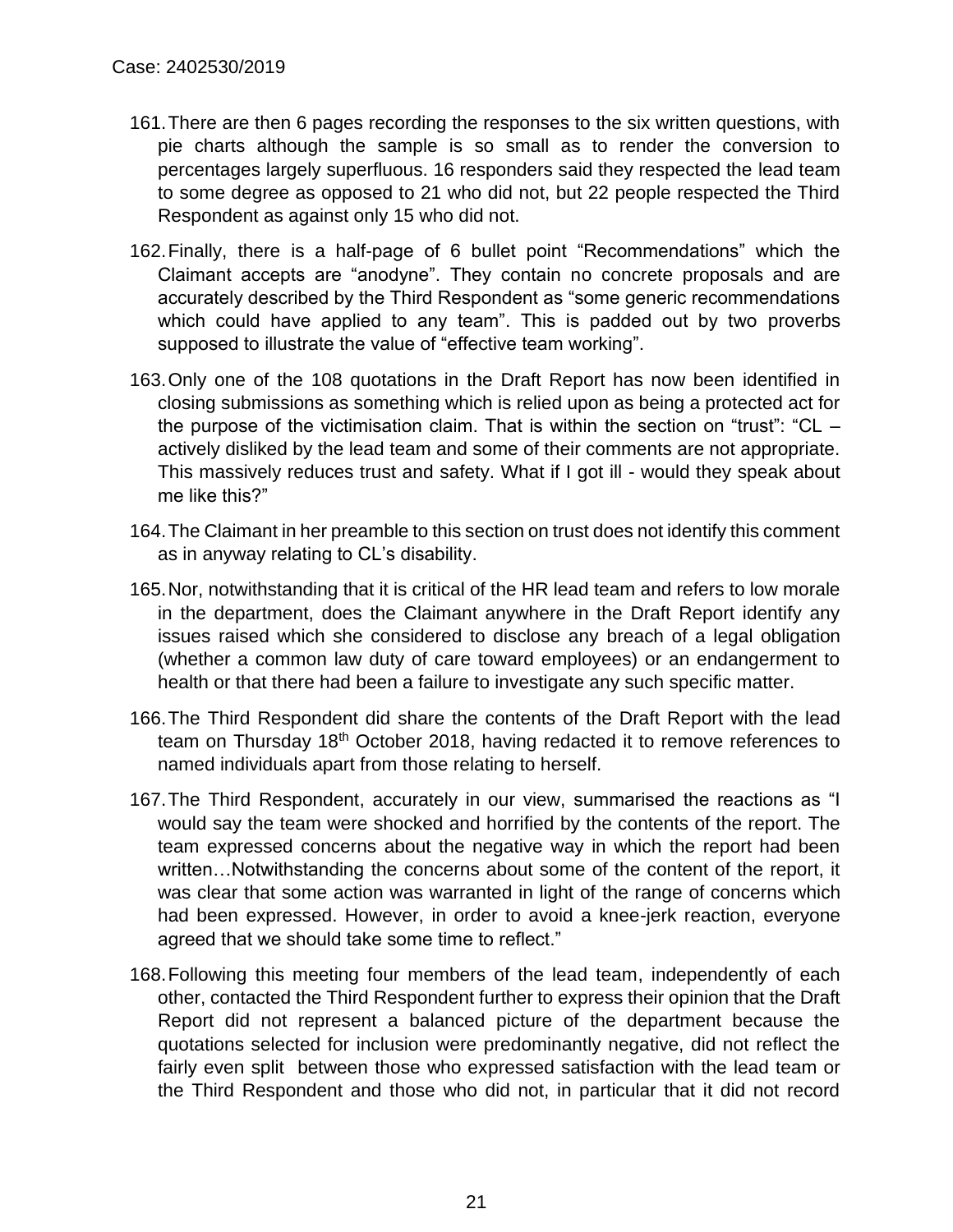positive things which they themselves had said in their interviews, and to express their concerns as to the way the Claimant had conducted the process. These were L Bowen, E McDonnell, A Thompson and T Morris.

- 169.Three of these people put their concerns in writing as follows. T Morris's email dated Thursday 18th October 2018: (doc 1004). A Thompson's letter dated Friday 19th October 2018: (doc 998). E McDonnell's email dated 22nd October 2018: (doc 1002). Although they had each spoken to the Third Respondent to some extent before delivering their written concerns, in each case the initial approach was unsolicited by her.
- 170.Although the Information Commissioner's Office has criticised the fact that these letters were produced outside of the First Respondent's computer or email system hard copies were properly delivered into the control of T Houghton on 30<sup>th</sup> October 2018.
- 171.These letters are not fabrications, as had previously been asserted by the Claimant but which allegation is sensibly not now maintained. They were prepared on the dates shown and represent the genuine views of the authors.
- 172. On or about Friday 19<sup>th</sup> October 2018 L Bowen updated the Third Respondent on the actual cost to date of the IDL contract, that it had exceeded the expected 2 days per week cost, even though contingencies were built in to the projections, and that there was risk of overspend.
- 173.The invoices submitted by IDL show that the cost of the Draft HR Report was at least £12,000 (exclusive of VAT) plus expenses. Given the admittedly anodyne nature of its recommendations, and irrespective of the concerns over the impartiality of its conclusions, this clearly in our view did not reflect value for money to the public purse no matter what the "going rate" may have been for consultants.
- 174.The Third Respondent asked L Bowen what the implications for EDI would be if the Claimant's services were no longer retained and she in turn posed the question to A Rankin. We accept the evidence of the Third Respondent that she was reassured and was confident that L Bowen and A Rankin had the necessary expertise to continue the work in this area and that the Claimant was not in fact bringing sufficient added value to justify the high cost of the IDL contract.
- 175.The Third Respondent took the decision to terminate the IDL contract on due notice, having discussed the matter in advance only with the CEO.
- 176.On Monday 29<sup>th</sup> October 2018 L Bowen, acting on the Third Respondent's instructions, telephoned the Claimant to inform her of the cancellation of the contract with IDL. The reason for termination was simply stated to be "funding constraints". The Claimant said that she needed time to think and that she would be in touch, it was she who ended the call: (doc 1098).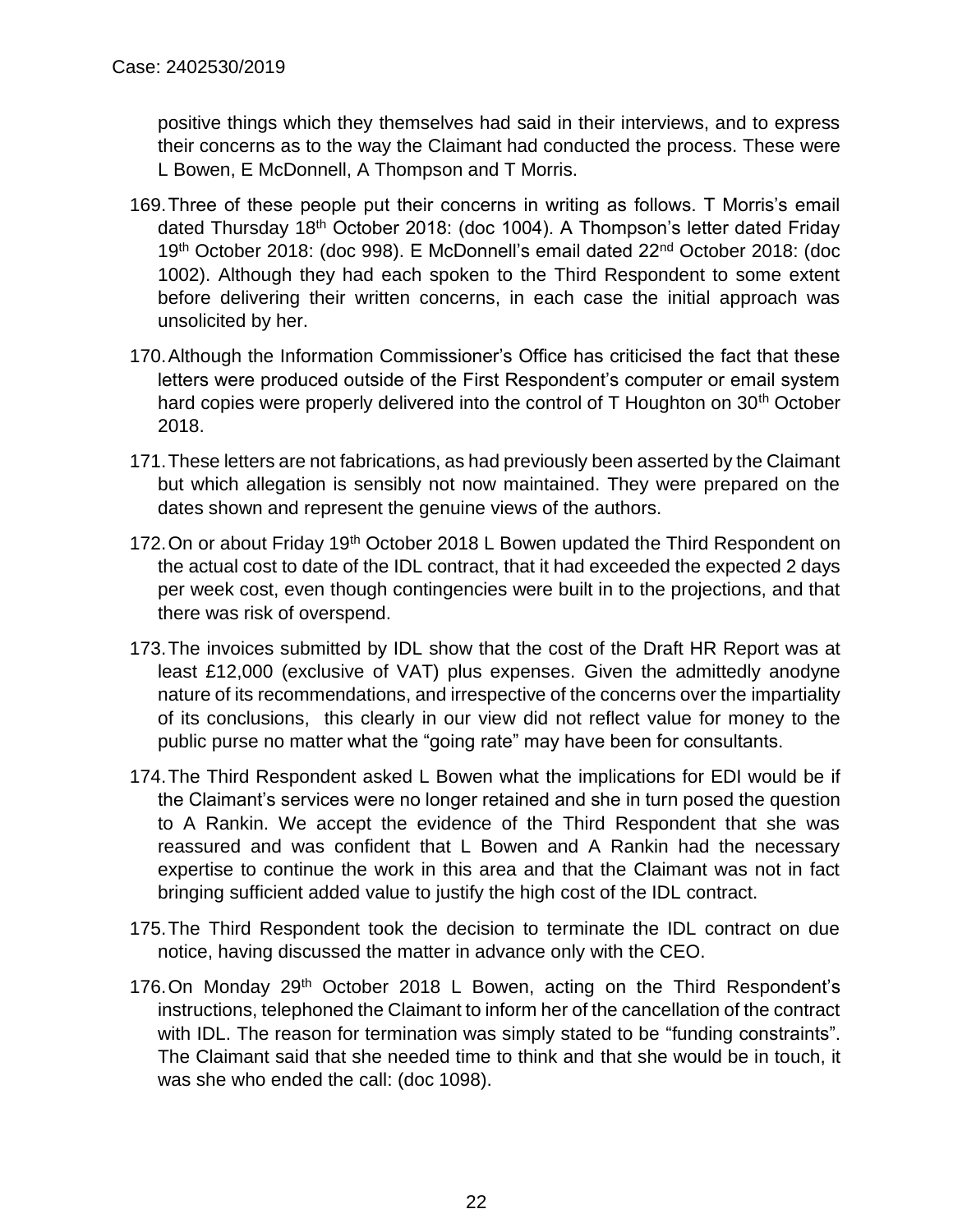- 177.Unbeknownst to the Claimant A Rankin listened in to L Bowen's side of the conversation.
- 178.The Claimant did not in fact make any further contact, save to submit her final invoice on Tuesday  $30<sup>th</sup>$  October 2018: (doc 1523). That is the context for A Rankin referring to "radio silence" from the Claimant as at 11.55 am on Tuesday  $30<sup>th</sup>$ October and asking L Bowen if he should therefore drop the Claimant an email: (doc 1037). The response from L Bowen that he should not do so until she had spoken to the Third Respondent was in the context of confirming if further payment was in fact due: (doc 1036).
- 179.Although the contractual obligation to pay for work not done is by no means clear the final invoice was not disputed and L Bowen confirmed payment to be made on Monday 5<sup>th</sup> November 2018: (doc 1054). This email also confirmed that the reason for termination of the IDL contract was financial, and invited the Claimant to make contact if she wished to return to work. The Claimant did not reply, but nor did she seek to claim any further payment allegedly due during the notice period.

Disclosures 7 and 8

- 180.P Vallance and D Vineall were named recipients of the anonymous letter on 9<sup>th</sup> October 2018.
- 181.As we have noted the Claimant, after cancelling a call to P Vallance on  $16<sup>th</sup>$ October 2018 did in fact speak to him on 17<sup>th</sup> October 2018.
- 182.P Vallance has, however, no specific recollection of that conversation. We accept his evidence that had it in fact raised any substantial concerns, of the type now alleged, as itemised in the Claimant's witness statement, which required investigation that would have acted as a "red flag" warning to him, but that it did not.
- 183.The disclosure as identified in the list of issues ("On 17th October 2018, the Claimant informed Mr Vallance (NDA Executive of EDI) of her concerns as to the functioning of the HR department and its ability to address systemic workplace issues "in its own yard" and beyond") reflects the content of an email from A Rankin to the Claimant on 2<sup>nd</sup> October 2018, already referred to in the context of Disclosure 4, where he observes in respect of the proposed Bullying and Harassment initiative, "I agree we need to clean up our own HR backyard mess first": (doc 905).
- 184.Although the Claimant now also seeks to cast doubt on A Rankin's commitment to EDI because of his comment in the same email "did I also mention one of our autistic employees was called a "mong" by her team leader too…Welcome to 1976", her initial reply clearly acknowledged that she understood this as merely an indication of frustration with the slow progress of change, saying "it does get to you sometimes... Me too": (doc 904). The Claimant acknowledges that she has never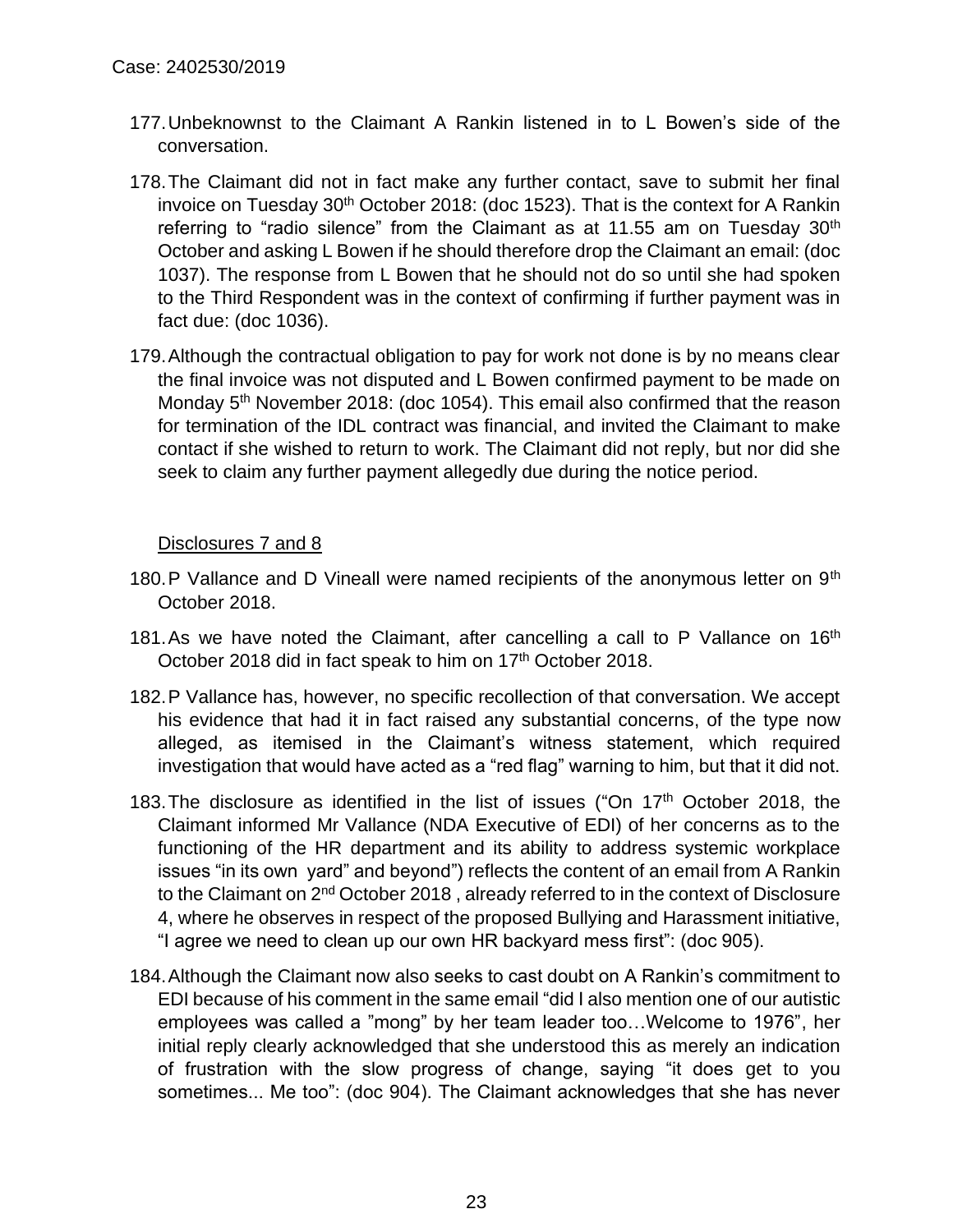before her witness statement made any allegation of inappropriateness on the part of A Rankin as a result of this email. That would include an admission that she did not in fact raise this with P Vallance on 17<sup>th</sup> October 2018 as is implied in her witness statement.

- 185.Whilst D Vineall spoke to the Third Respondent on 18th October 2018 this was not in respect of anything which the Claimant had said to P Vallance the day before. Although the Third Respondent in her timeline references this as a discussion about the "Safecall" that does not mean that D Vineall identified the issue in this way. The note of this conversation in the Third Respondent's timeline reads: "HBR asked DV if she was to be investigated and he advised **"that will be a SL decision as the letter was addressed to Paul".** This is clearly a reference to the anonymous letter and the whole of the exchange is fully explicable in that context without any need to import an additional postulated report from P Vallance which specifically identified the "Safecall" alert as such.
- 186.D Vineall and the CEO of the First Respondent met on Monday 22nd October 2018. Again, that is perfectly explicable as discussion following on only from the anonymous letter. The Claimant was not mentioned at all, as is clearly shown by the fact that her name does not appear anywhere in the memo of that meeting prepared by D Vineall the next day, shortly before his going on holiday: (doc 1008).
- 187.At that meeting D Vineall proposed the secondment of M Barber from the Second Respondent to take over as head of HR pending finding a suitable replacement for the Third Respondent.
- 188.We accept the evidence of D Vineall as Group Chief People Officer for the Second Respondent that, although carrying great influence, the Second Respondent could not directly intervene in the affairs of the First Respondent.
- 189.The Services Agreement between the Second and the First Respondent expressly provides under clause 3.1 "Partnership and Agency" that "Nothing in this Services Agreement is intended, or shall be deemed, to establish any partnership or joint venture between NDA and SL (Sellafield). Nothing in this Services Agreement is intended, or shall be deemed to, authorise SL to make or enter into any commitments for or on behalf of NDA": (doc 151).
- 190.On Monday 29th October 2018 the Claimant firstly spoke to M Barber of the Second Respondent, where it is admitted that she merely informed him of the fact that IDL's contract had been terminated.
- 191.Subsequently on that same day the Claimant spoke to P Vallance and also informed him of the termination but, on this occasion, she alleges that she also advised him that he may wish to obtain a copy of her Draft Report and that she had a strong suspicion that she had been served notice of her contract in a bid to suppress wrongdoing. By "wrongdoing" the Claimant means those matters which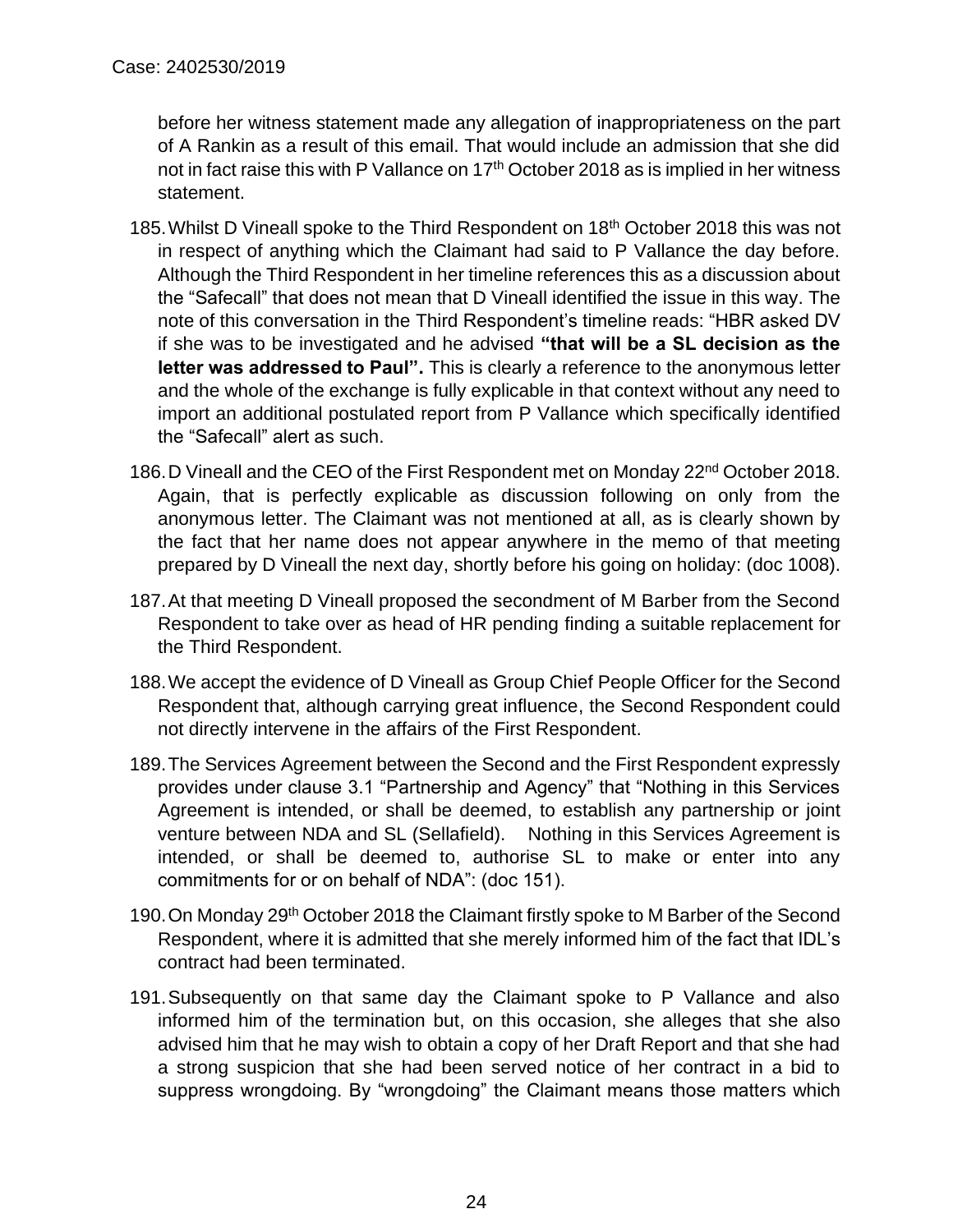she had allegedly itemised in her earlier conversation with P Vallance on 17<sup>th</sup> October 2018.

- 192.By Wednesday 31<sup>st</sup> October 2018 The Third Respondent in her timeline records being told by T Houghton that someone at the Second Respondent was extremely nervous about terminating the IDL contract immediately after the report into inclusion and respect was received. It is clear therefore that the Claimant had informed somebody, presumably therefore P Vallance, that she had indeed submitted a report.
- 193.P Vallance however has no recollection of the substance of that conversation beyond being told of the fact of termination. Once more, however, we accept his evidence that had it in fact raised any substantial concerns that there had been any suppression of wrongdoing required investigation that would have acted as a "red flag" warning to him, but that it did not.
- 194. On Thursday 1<sup>st</sup> November 2018 M Barber texted the Claimant to say he was following things up: (doc1662).
- 195.On Friday 2nd November 2018 M Barber did then speak to the Third Respondent and was informed that there was no hard evidence to justify investigating the "Safecall" report and that the IDL contract had been terminated for financial reasons.
- 196.Shortly after Monday 5th November 2018 upon his return from holiday, D Vineall was informed by the CEO of the First Respondent that the reason for the termination of IDL's contract was financial.
- 197.Also, at or about this time, D Vineall and the CEO of the First Respondent agreed as a collaborative measure that the First Respondent would cooperate with a diagnostic review of the HR function, to be paid for by the Second Respondent: (doc 1080). This led to the commissioning of a report from Price Waterhouse Cooper. As already noted in the context of Disclosure 1 the Second Respondent's Compliance Office also intended to commission a third-party investigation into the "Safecall" report following the identification of the potential witness who was on secondment.
- 198. The Claimant instructed solicitors almost immediately. On Tuesday 6<sup>th</sup> November 2018, following a conversation the day before, M Barber offered the Claimant a meeting with the CEO of the Second Respondent; (doc1059). After talking again to her solicitor, the Claimant declined this opportunity pending further legal advice: (doc 1058).
- 199. On Thursday 8<sup>th</sup> November 2018 the Claimant emailed M Barber with a copy of the First Respondent's whistleblowing policy and asserted that it had failed on most of the key points, but without any detail and without at that stage identifying herself as a whistle blower: (doc 1657).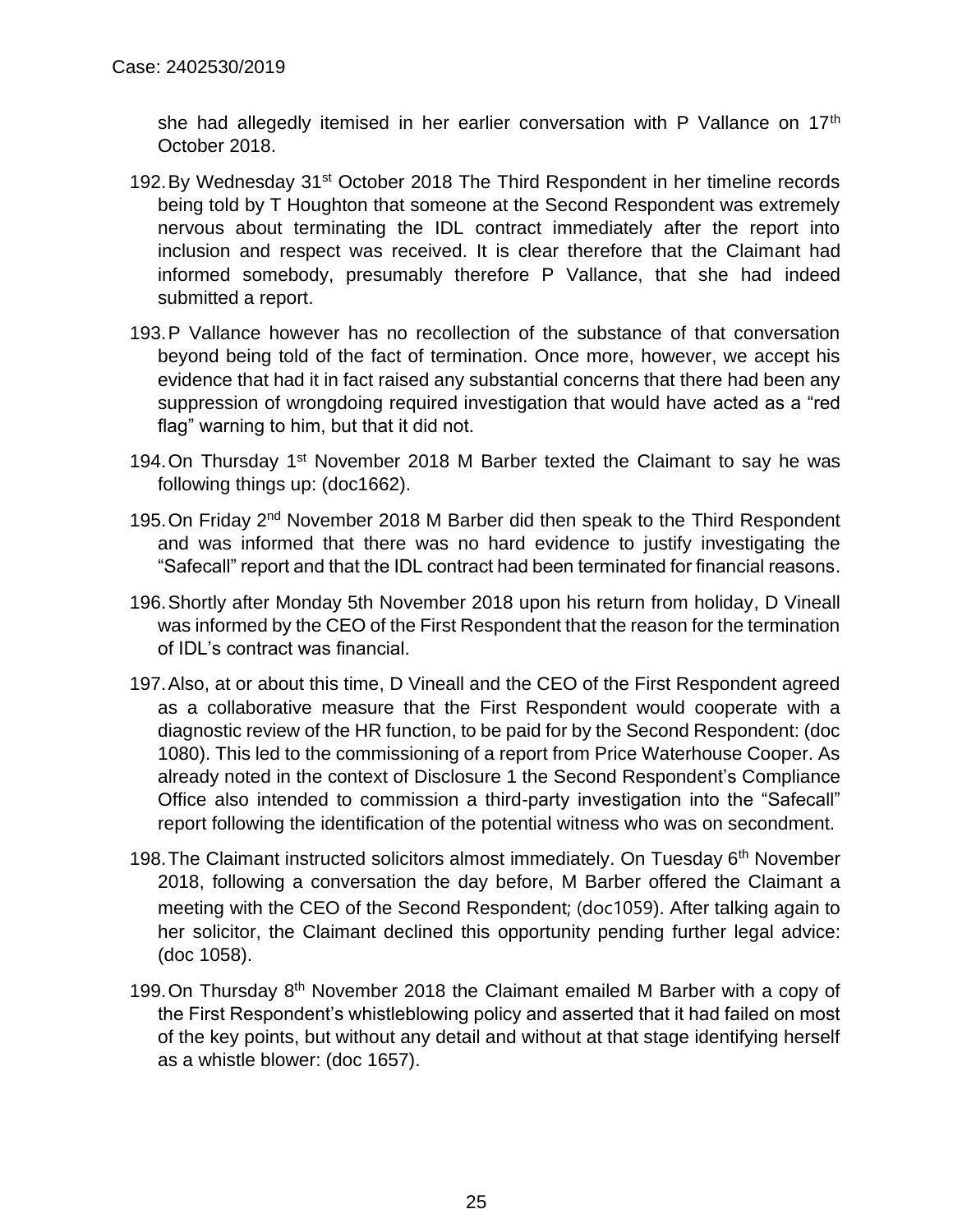- 200.Following a meeting with her solicitor and counsel the Claimant again contacted M Barber on Thursday 15<sup>th</sup> November: (doc 1081). At this point she identified that she was considered to be a worker under the whistleblowing provisions and that she felt she had been victimised and was seeking funding to bring a claim from the Equal Opportunities Commission.
- 201. On Friday 16<sup>th</sup> November 2018 the Claimant's solicitors wrote to the CEO of the Second Respondent requesting a meeting with the board of the Second Respondent and the chair of the First Respondent with her solicitor and counsel in attendance: (doc 1586).
- 202. On Thursdav 22<sup>nd</sup> November 2018, having discussed the matter with the CEO, M Barber texted the Claimant asking to speak. She initially refused, but they did then in fact have a conversation on Friday 23<sup>rd</sup> November 2018 when she declined to have any meeting without her legal team also being in attendance: (docs 1664 and 1100).
- 203.The Claimant was offered re-engagement with the Second Respondent directly to work elsewhere across its estate but declined.
- 204.On Friday 23rd November 2018 the solicitors for the Second Respondent reiterated that a meeting could be held, but not with the full board and not with lawyers present: (doc 1558).
- 205.At no stage did the Claimant ever suggest that the Second Respondent could or should intervene to stop the IDL contract being terminated.
- 206.The Claimant's case now in her oral evidence is that the Second Respondent should somehow have affected the suspension of the notice taking effect until it had carried its own separate investigation into the reason for termination of the contract.

## **Conclusions**

- 207.Establishing from the Claimant the facts of what was actually said in respect of any alleged oral disclosure has proved elusive. The Claimant has not provided any clear verbatim account of what was said close to the time. It is now, of course, nearly 3 years after the events in question and lapses in memory might be excused. Unfortunately, however, the more detailed accounts now given by the Claimant, particularly in her witness statement, bear all the hallmarks of being what she would like to think that she said in support of her claim as it has now been constructed, rather than what actually happened at the time.
- 208.We have come to our conclusions as to what was in fact said by taking into account not only the conflicting evidence of witnesses making allowance as appropriate for any potential inaccuracies in recollection, but also the documented surrounding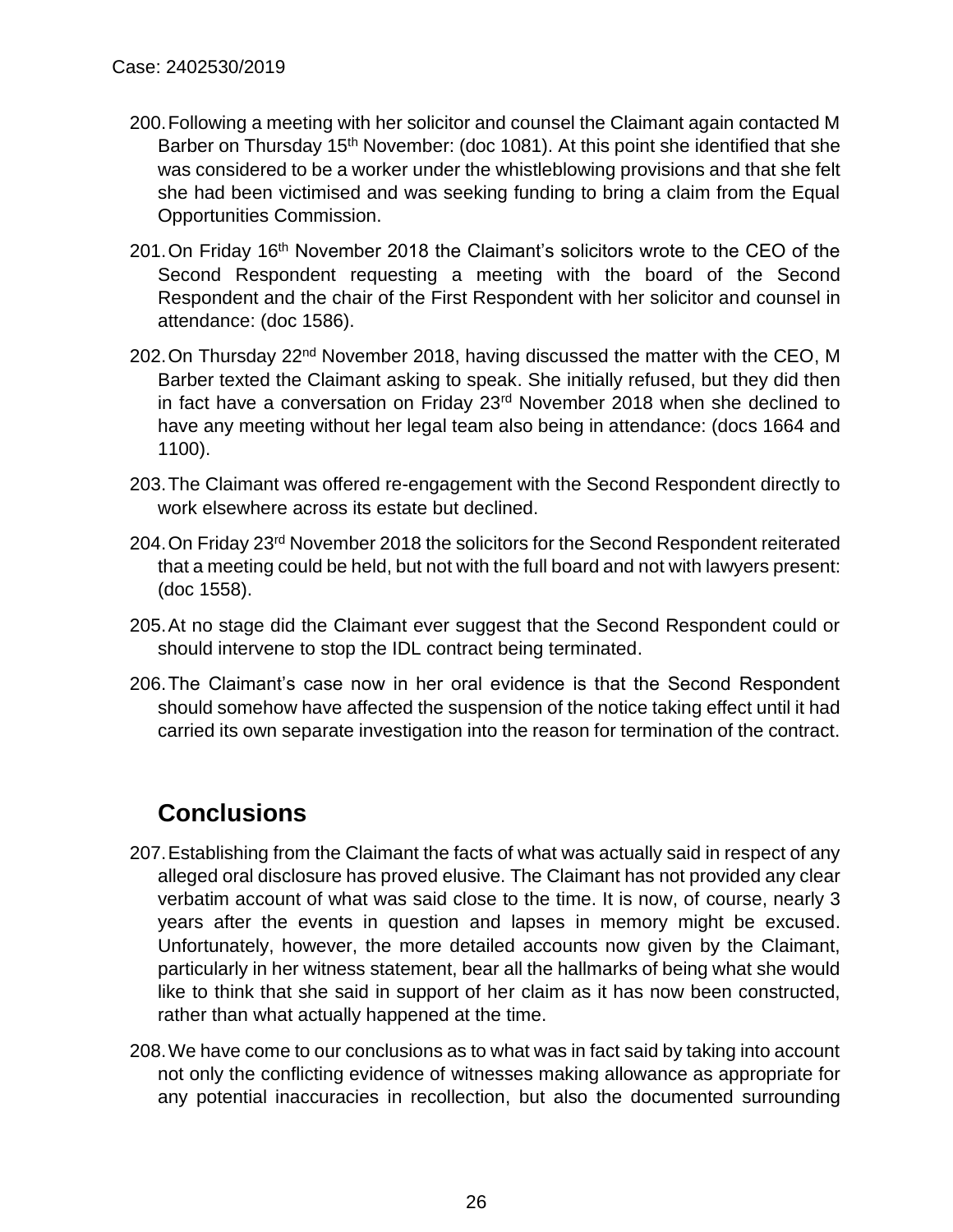context so as to determine what is the most plausible finding in all the circumstances.

- 209.The "Safecall" report might have been dealt with differently. In hindsight it might indeed have ben preferable if it had been. It was, however, investigated.
- 210.The Claimant did not, of course, have any actual knowledge as to the substance of that report and could not therefore make any specific representations at the time as to how it ought to have been addressed.
- 211.Everybody who was made aware of the "Safecall" report, whether or not they were also aware of its specifics, understood that the Facilitated Feedback Sessions led by the Claimant were in fact intended to form the first stage of any investigation into the allegations against VC. That understanding extended to the Claimant.
- 212.Had it not been for the "Safecall" report the Claimant's experience in facilitating focus groups would not have been called upon. The initial purpose of such groups was clearly understood by her to be to "flush out if there were any issues regarding VC."
- 213.In the absence of any direct knowledge of the specific nature of the allegations, the Claimant's observation that "if there's an allegation like that, you really need to undertake a formal investigation" is no more than an expression of opinion.
- 214.It did not, therefore, disclose any information, which could properly be said to amount to a protected qualifying disclosure. Nor is it even an allegation such that in an appropriate context it might nonetheless qualify for protection.
- 215.Nor was the Claimant in any position to make any actual allegation of discrimination, whether express or implied, before the potential matters raised in in the anonymous "Safecall" report, the details of which she of course did not know, had been investigated. Nor, even though it need not refer to any specific statutory provision, does this expression of opinion amount to the doing of anything for the purposes of or in connection with the Equality Act, because the Claimant was not actually aware of any facts which she was reporting as deserving of investigation.
- 216.All the Claimant was saying was that if, conjecturally, there were in fact serious allegations they ought to be formally investigated. There is nothing to suggest that had substantiated allegations come to light they would not then indeed have been subject to a formal process.
- 217.The Claimant was not pressurised into setting up the Facilitated Feedback Sessions. She had almost complete autonomy as to their format and content.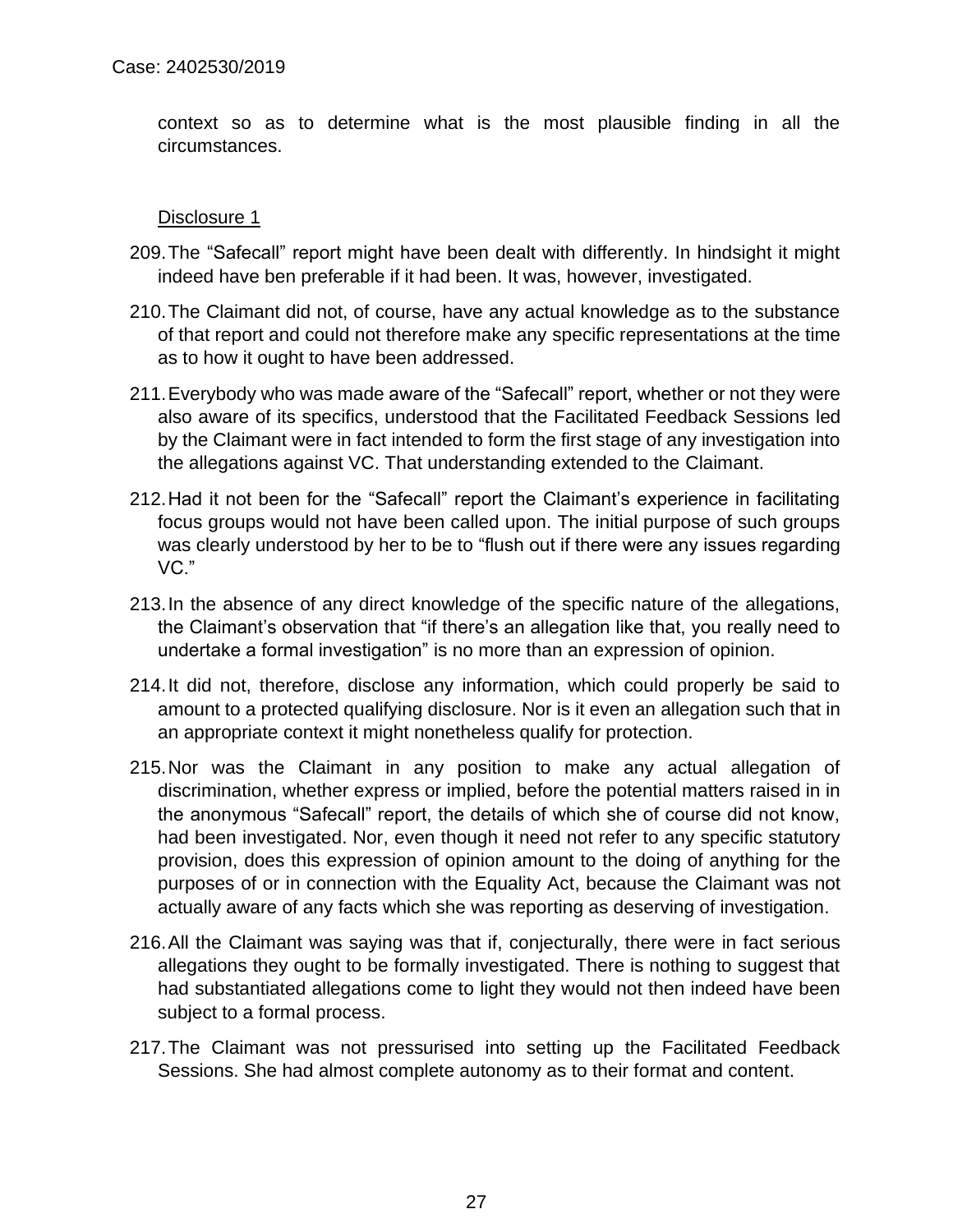- 218.In the event, although the Claimant was clearly aware of the importance attached to these sessions as a means of eliciting any information which corroborated the potential allegations of "sexual harassment" against VC she chose instead to focus upon negative criticism of the style of the lead team and in particular of the Third Respondent.
- 219.When the Draft Report was presented the Claimant then chose not to include, within or without the main body of the report, any information which would assist one way or another - in evaluating whether the anonymous "Safecall" allegations had any substance. She did, however, expressly acknowledge that the issues regarding VC were still outstanding. The one potential line of further inquiry which she did report in connection with this matter, though without any detail, was then promptly followed up by the Third Respondent.
- 220.This does not mean that she was in any way from the outset pressurised into conducting the session in a manner which she had taken objection to. Rather it strongly suggests that she did indeed take the opportunity presented by the commission to "flush out if there were any issues regarding VC", which she accepted, to then follow a parallel agenda dictated by her own preconceptions as to the inadequacy of the HR lead team generally.
- 221.We find, on balance, and in accordance with the Claimant's own case that the expression of opinion came after she was invited to use her expertise to "flush out if there were any issues regarding VC." The subjecting of her to this alleged detriment cannot therefore have been because she had made any disclosure.
- 222.In any event, whenever this opinion was expressed in the course of the conversation the decision to investigate the "Safecall" report in the way that it was in fact investigated clearly had nothing whatsoever to do with the Claimant saying, "if there's an allegation like that, you really need to undertake a formal investigation".
- 223.There was no failure to investigate or take action in respect of this alleged disclosure. The expression of opinion, expressed in the way that it was, was not of itself susceptible to any investigation.
- 224.There is no good evidence that the Claimant was in fact in any way stressed by the decision to hold the Facilitated Feedback Sessions rather than, hypothetically, to have conducted the investigation in some other way. She was fully prepared to conduct these sessions and she informed the Third Respondent of the information that then came to light in respect of VC, such as it was. The Claimant did not in fact know what did or did not then happen in respect of any further investigation into VC's conduct once she had completed her Draft Report and passed F Shand's details on to the Third Respondent. In reality, it appears that the sessions which she had conducted had disclosed no significant allegations against VC such as might have given rise to concerns or anxieties on the part of the Claimant herself as a result of her becoming aware of that information.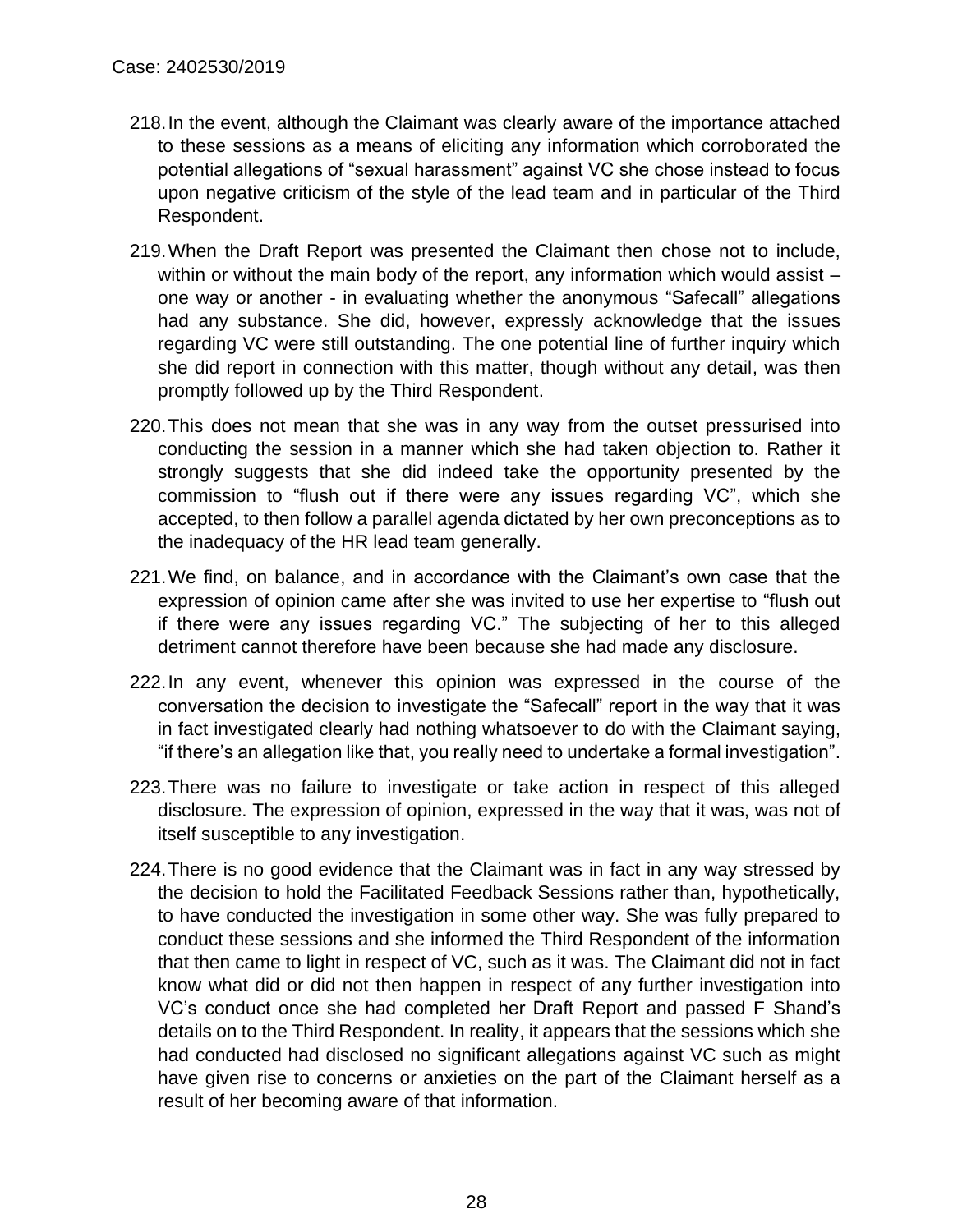225.Nobody apart from the Third Respondent knew about what the Claimant had said in the course of this conversation, and there is no reason at all to suppose that the expression of opinion on 12<sup>th</sup> September 2018 had anything at all to do with her subsequent decision to terminate the contract with IDL.

- 226.The Claimant's case in respect to Disclosure 2 is a well-nigh total distortion of what actually happened.
- 227.The email from SG was dealt with promptly and appropriately in all the circumstances, except that the Claimant failed to record her discussion with SG or to relay that information back to the Third Respondent so that further action might be taken as appropriate, and indeed positively misled her as to what actions she had taken.
- 228.The Claimant did not ever state in "unequivocal terms" that she did not have the authority to conduct a formal investigation, as this would be wholly inconsistent with the manner in which she actually expressed any reservations when contacting SG on 29th October 2018.
- 229.What the Claimant in fact said about the inappropriateness of her investigating any grievance against L Bowen (or any other member of the lead team) is not the disclosure of any information. There was no formal grievance raised. All the Claimant was being asked to do was to speak to SG in the first instance to clarify the issues raised, which she was clearly perfectly willing to do, and not at any stage to carry out any form of investigatory hearing with L Bowen.
- 230.Failure to investigate this alleged protected qualifying disclosure is no longer separately pursued as an allegation of detriment. It was removed from the Claimant's revised list of issues when this was provided at the start of the hearing.
- 231.The Third Respondent certainly did not approach the SG email in the manner in which she did so as to subject the Claimant to a detriment because of anything that she had said to her in a telephone conversation on 24<sup>th</sup> September 2018. In all probability her initial response to SG was before she had spoken to the Claimant at all. Whenever it took place, in any event that discussion clearly led to a consensual decision that the Claimant would speak to SG. Had this in fact been a formal grievance the first stage in that process would, of course, to have been to arrange a meeting with the complainant. The substantive matter concerning SG was investigated, and so far as the alleged disclosure itself was concerned there was nothing to investigate.
- 232.In these circumstances, and given the concession, it is clear that this alleged disclosure cannot, in any event have had any material bearing upon the decision to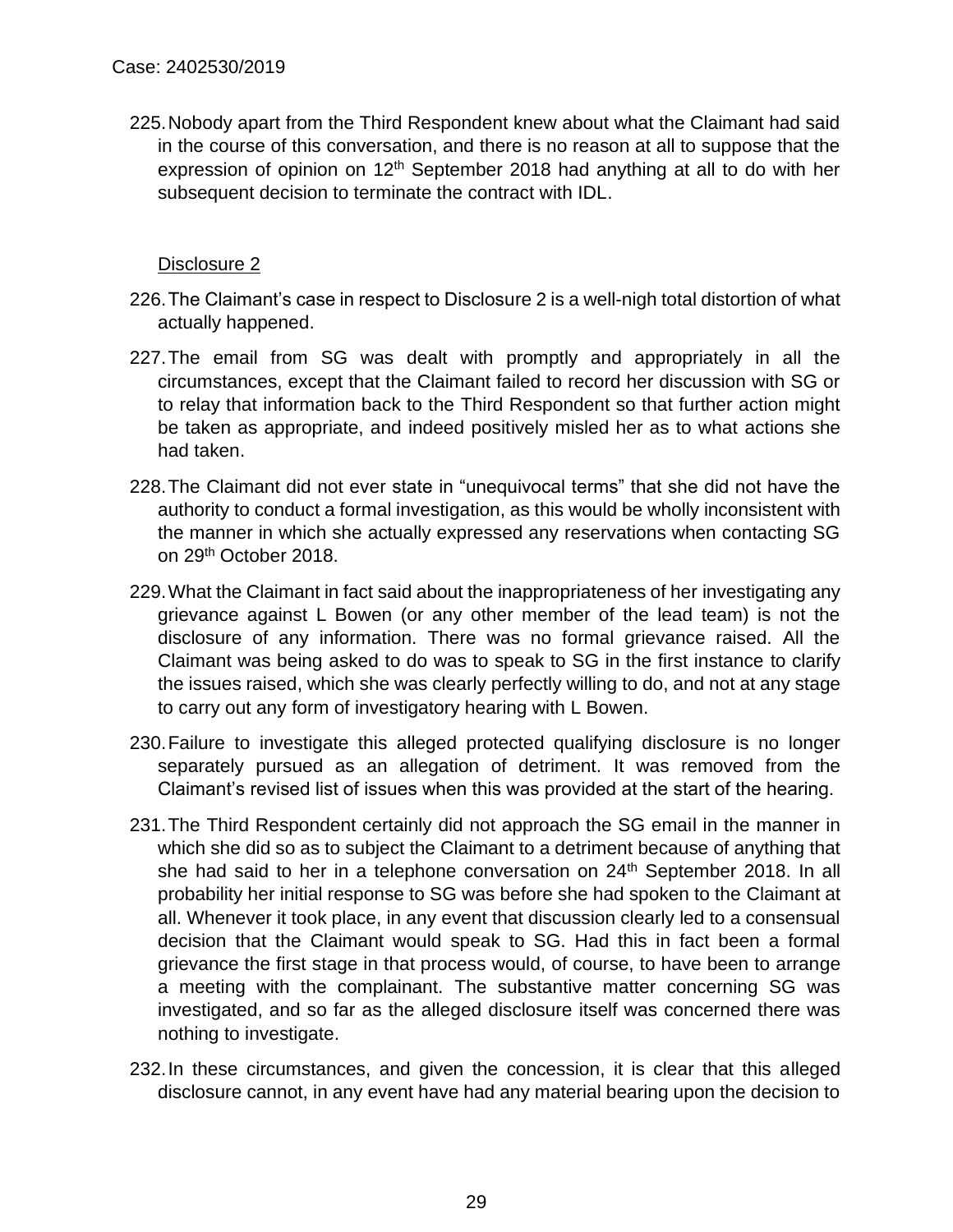dismiss. By this time the Third Respondent had already herself agreed to meet with SG, so that anything which the Claimant may have said about the inappropriateness of her continuing to investigate this matter beyond her initial conversation with SG was completely immaterial.

## Disclosure 3

- 233.We find that the Claimant has not proved that the alleged disclosure to L Bowen on 28th September 2018 happened at all.
- 234.In any event even on the Claimant's own case a mere exhortation to L Bowen to seek to persuade RS or JN formally to take the matter further is not the protected, qualifying disclosure of any information, nor is it a protected act for the purposes of victimisation.
- 235.Whilst the Claimant had her notes of the discussion with RS and JN, which certainly did identify allegations of homophobic abuse, she elected not to share that information with anybody until it was first quoted some 2 ½ months later in the particulars drafted in support of her claim for compensation.
- 236.Had the Claimant, as she initially alleged, indeed stated to L Bowen that "immediate action be taken, not least so as to avoid compounding the impression that systemic issues were ignored or mishandled", it is wholly implausible that she would not have also made available to her the material, namely her notes, which would have formed the starting point of any such investigation.
- 237.Even if such a brief conversation had taken place exhorting L Bowen to pursue the matter, where the Claimant herself and A Rankin had already failed to secure the necessary cooperation of RS and JN, and where she had no details provided to her, the Claimant was not subjected to any detriment because she has given such a general exhortation. There was nothing specific to investigate, where an alleged failure to do so could then amount any detriment to the Claimant. After 28<sup>th</sup> September 2018 the Claimant herself did nothing whatsoever to raise these issues until bringing the Tribunal claim.

- 238.The passing comment to L Bowen about CL, asking her to "explore" if everything appropriate was being done did not disclose information about what had actually been done as the Claimant admittedly did not know the situation.
- 239.Nor, even though CL was disabled, does it amount to the doing of a protected act. It does not allege any discrimination as the Claimant did not know of any, and it is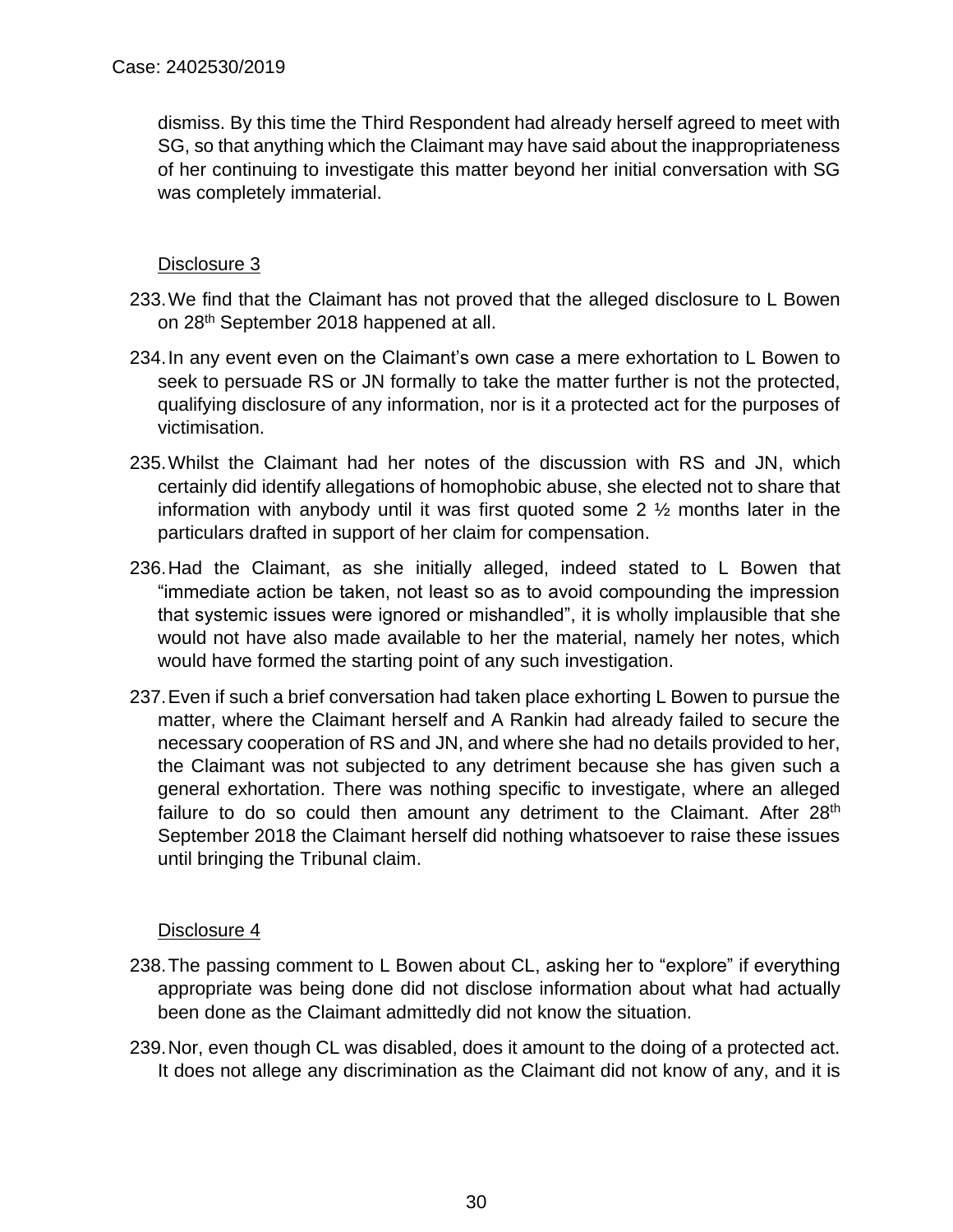at most an exhortation to ensure that the sickness management procedures are being fully and properly followed.

- 240.This was evidently not a significant conversation that registered in the mind of L Bowen at the time.
- 241.That this comment was also not in fact particularly significant in the mind of the Claimant is clear from the fact that in the context of her exchanges with A Rankin at this time it is not mentioned at all.
- 242.In any event, in her own case, the Claimant suffered no detriment. She was reassured by L Bowen and had no reason to doubt that she would indeed look into it as she had said she would.

- 243.The Draft Report does in fact not contain protected qualifying disclosures. The Claimant is an experienced, human resources professional. If she had genuinely and reasonably believed that the quotations from interviewees actually disclosed any breach of a legal obligation or an endangerment to health or an attempt to conceal this information she would have said so.
- 244.If she had genuinely and reasonably believed this to have been the case, she would have made specific recommendations as to how these matters ought to be addressed and would not have presented the position to Third Respondent simply as one where the low morale in the team could easily be addressed.
- 245.The single allusion to CL in one of the many quotations is not properly construed as the doing of protected act just because CL is disabled. The allegedly inappropriate comments about CL are not particularised, and, in any event, they are not stated to be related to his disability but to the fact that he is apparently disliked. It is primarily a concern on the part of the interviewee that if they too were absent through illness comments might be made about them. It is a complaint about someone being spoken about behind his back, not anything obviously related to discrimination.
- 246.In any event the inclusion of that single reference to CL in the body of the report, absent any comment at all upon it by to Claimant, was not the reason why the Third Respondent acted as she did: it will have had no bearing whatsoever upon her thought processes.
- 247.The reason why the Third Respondent in fact decided to terminate the contract with IDL is identifiable from the reason why her position changed between the initial receipt of the Draft Report and its being shared with the lead team and the subsequent giving of notice.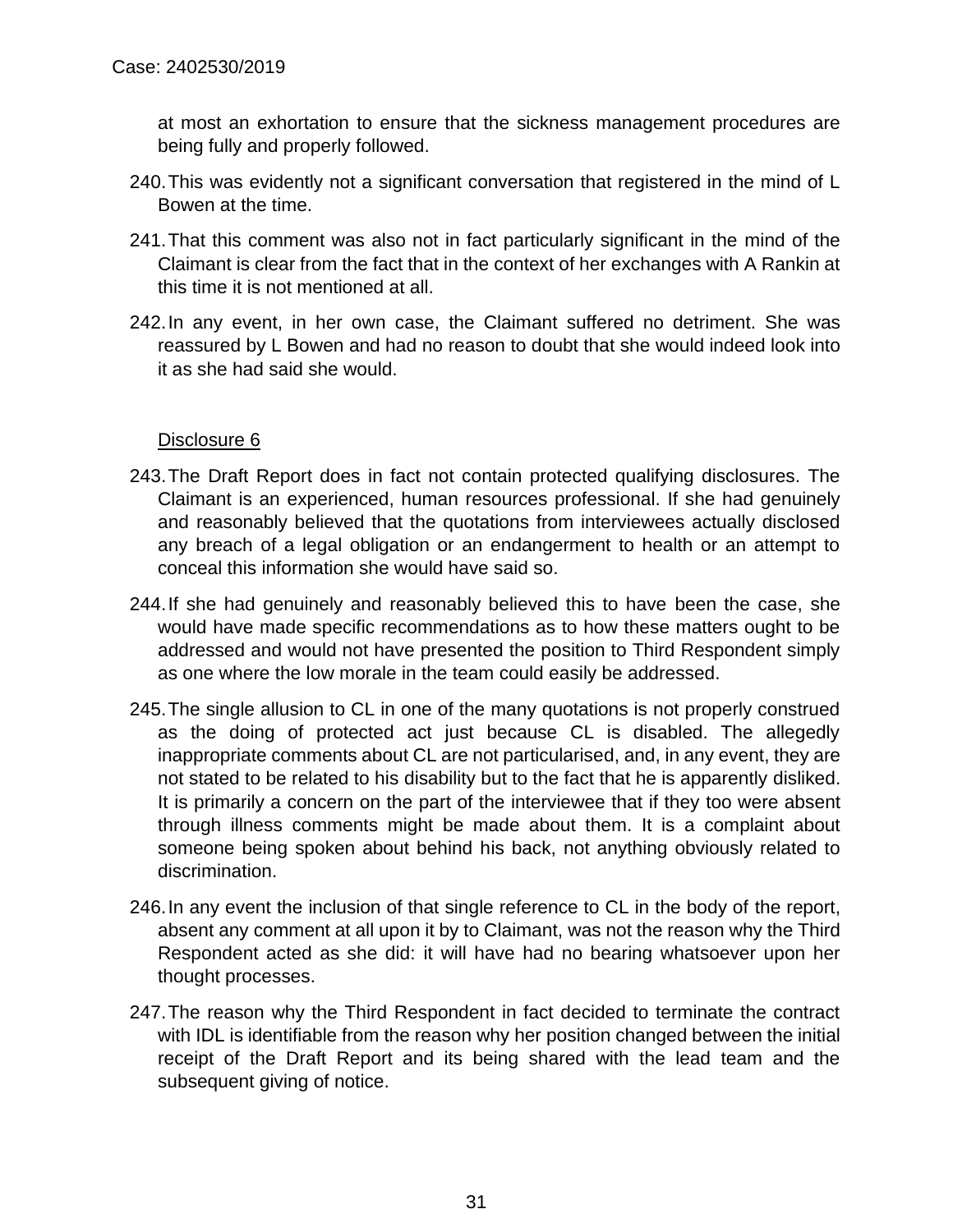- 248.The principal difference is the fact that Third Respondent was informed by four members of the lead team that they independently had serious doubts about the lack of balance in the report such that they no longer fully trusted the Claimant.
- 249.Those concerns were genuinely and reasonably held, and the representations made to the Third Respondent were therefore simply a record of observed doubts about the manner in which the feedback session had been conducted, not as a result of the Claimant having made any alleged disclosure. They certainly did not induce the termination of the IDL contract because the report contained a reference to CL.
- 250.Also, L Bowen had by then updated the Third Respondent for the first time as to the actual costs involved in the IDL contract.
- 251.We are satisfied therefore that the reason why the IDL contract was terminated was that the Third Respondent had received reliable information which cast doubt on the balance and impartiality shown by the Claimant in the preparation of the Draft Report, that the report itself lacked any meaningful analysis and that its recommendations were vague and entirely generic.
- 252.This questionable and insubstantial piece of work by the Claimant had, however, incurred a cost to date of in excess of £12,000.
- 253.The First Respondent was continuously operating under financial constraints. Where such a cost evidently does not represent good value for money it ought properly to be challenged by a publicly funded body.
- 254.Had the Claimant in fact done a protected act which could realistically be connected to the termination of the IDL contract, then the failure to inform her, or indeed anybody else who asked at that time, of the full underlying reason for "financial constraints" being invoked as a ground for terminating the contract would be sufficient to reverse the burden of proof on the victimisation complaint. That is not however he case here, and it cannot so operate.
- 255.We are further satisfied that the reference only to "financial constraints" was in order that the Claimant could indeed, had she wished, have left "with her head held high" and with no openly voiced criticism of her work.
- 256.The IDL contract was not terminated because of the subject matter in any alleged disclosure by the Claimant.
- 257.Nor was the decision to communicate that decision in a short, business-like telephone call taken because of any alleged disclosure. It was simply in the nature of the giving of notice to terminate a commercial contract, but where obviously the Claimant would be disappointed at losing that work and revenue source. It was the Claimant who in fact closed the call.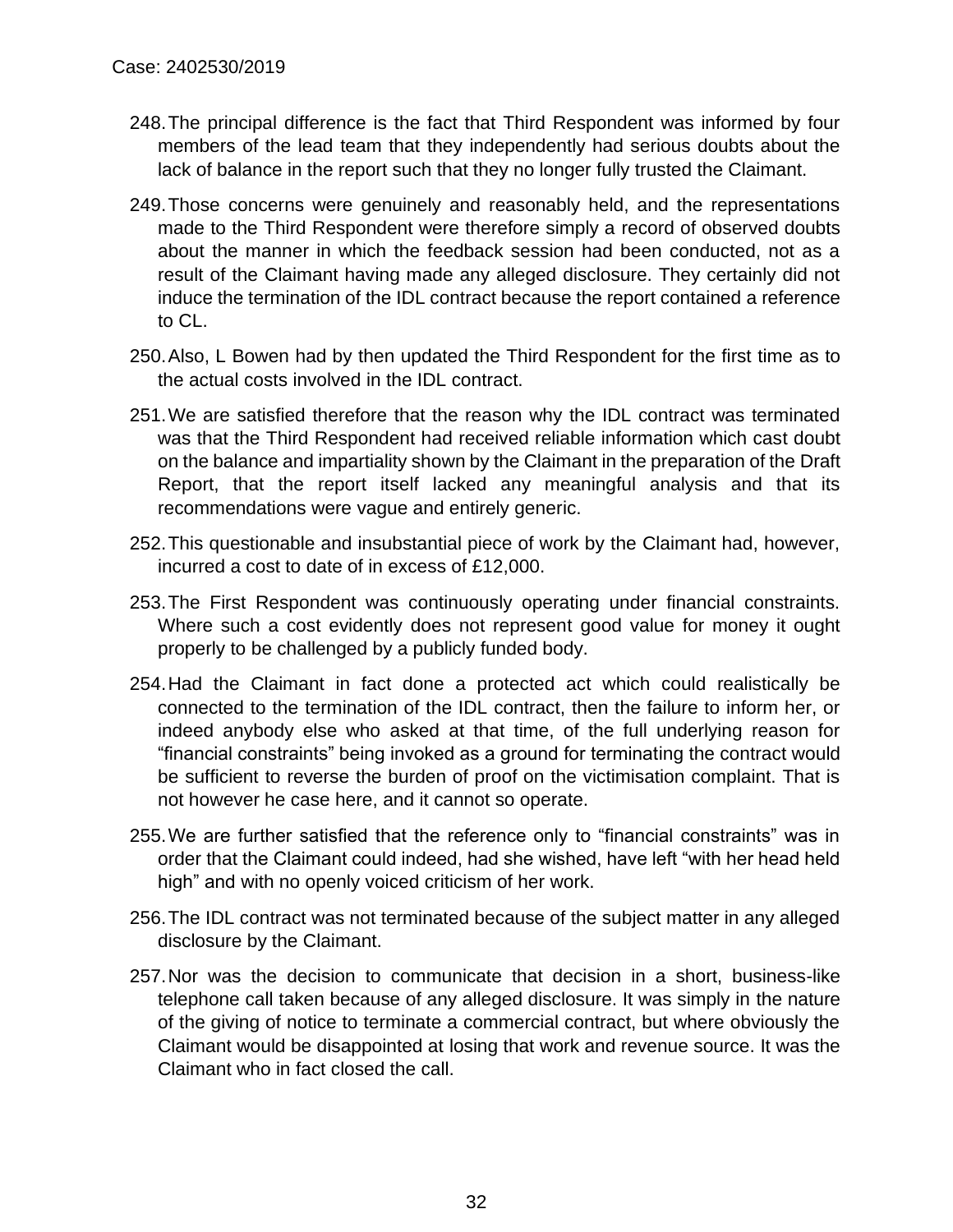- 258.The Claimant did not know at the time that A Rankin was present with L Bowen. This is not a detriment to her, it did not place her at any disadvantage in "employment", that during the currency of the IDL contract. In any event the reason why A Rankin was asked to observe was so that there would, if necessary, be a witness to what L Bowen said, and not because of an alleged disclosure made by the Claimant.
- 259.The Claimant could have worked throughout IDL's notice period. She chose not to. Rather she immediately took steps to prepare for litigation and communicated directly only with the Second Respondent. As a result, there was no further direct contact with any employees of the First Respondent. Again, this is not properly construed as a disadvantage to her in the course of "employment" and is not because of an alleged disclosure made by the Claimant. The Claimant had of course only worked for the Respondent, through IDL, for a very short time. Her previous involvement at Sellafield had been when she was supplied by Capita to the Second Respondent and any work that she done had already been completed, and no doubt acknowledged, when the Capita contract had come to an end.

#### Disclosures 7 and 8 and the case against the Second Respondent

- 260. The alleged disclosure to P Vallance on  $17<sup>th</sup>$  October 2018 was on a non-working day for the Claimant, when she was travelling home before her holiday, and appears to have been sometime in the early afternoon. At this point in that day, between the Third Respondent acknowledging that she was "disappointed but if you ask you have to be prepared for the answer" to her questions and the Claimant ostensibly expressing her full support for her in anticipation of the sharing of the Draft Report with the lead team on the following day, there is no obvious reason for the Claimant to have contacted P Vallance at all, and certainly not as she alleges in her witness statement to have itemised nearly all of her alleged disclosures to date (though not in relation to RS and JN) .
- 261.It is wholly implausible that the Claimant in fact informed P Vallance of the "Safecall" alert and the lack of formal action and the fact that she had been "asked to conduct an unfair and covert investigation", given the terms in which she had referenced this matter in the covering email when submitting her Draft Report the night before.
- 262.It is wholly implausible that the Claimant in fact informed P Vallance of the failure to address the wellbeing of CL or the stress that this was causing FW, when this matter raised only in a passing conversation had led to satisfactory assurances from L Bowen, where the Claimant had not taken the matter any further, and where she did not actually know what was happening in respect to CL's sickness absence.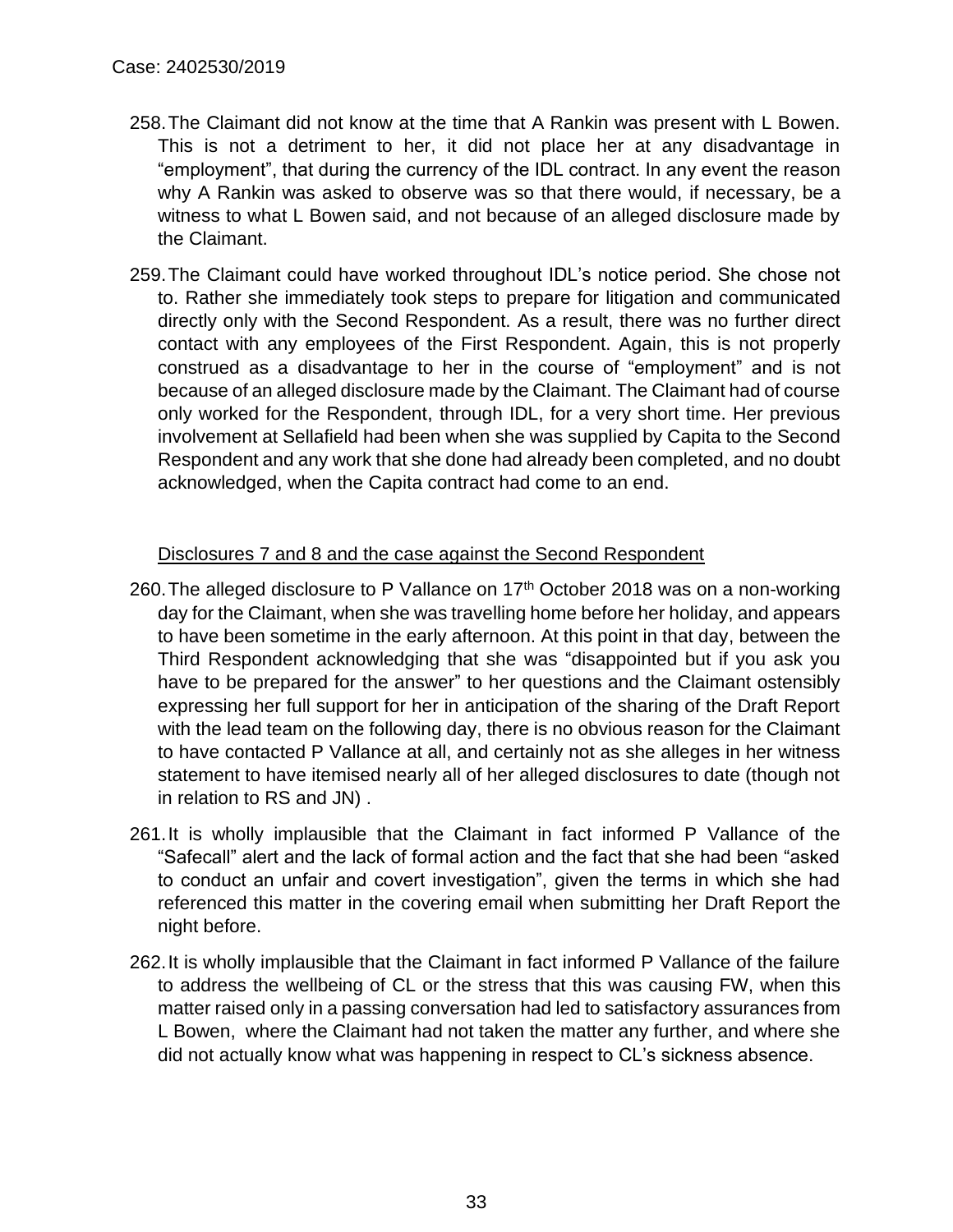- 263.It is wholly implausible that the Claimant in fact informed P Vallance of the further allegations against VC or the bullying allegations raised against L Bowen in the course of her research and the fact that these had not been acted upon, given the way in which her interactions with SG and F Shand had in fact been reported back to the Third Respondent just the night before.
- 264.It is however plausible that some mention was made of the anonymous letter, of which both the Claimant and P Vallance were aware. It is though unlikely that this included a genuine allegation that the CEO of the First Respondent or any other member of the executive team was not taking this seriously, since the Claimant well knew that any such inquiry was at a very early stage, the Third Respondent had only just arrived back from holiday and had not yet been given sight of the letter but was understandably upset when she had been told, presumably by the Claimant, that it referenced her father's death and was a personal attack on her. Also, in so far as the anonymous letter reproduced comments included in the Claimant's own Draft Report, these were matters which she had already therefore herself identified as capable of fairly simple resolution.
- 265.Whatever it was that the CEO of the Second Respondent was intending to discuss with the Chair of the First Respondent, it was on a purely informal level. This does not suggest that it was anything which required detailed investigation and corroborates P Vallance's evidence that had anything of that nature been raised with him he would have remembered it.
- 266.At its highest we conclude that all that the Claimant may have raised with P Vallance in this telephone call was along the lines set out in the lists of issues, that is sharing A Rankin's observation that "I agree we need to clear up our own back yard first".
- 267.There was nothing in what the Claimant actually said that required any further investigation.
- 268.There is absolutely no evidence that the Second Respondent induced the termination of the IDL contract, or any other alleged detriment. The Claimant relies only on the fact of the meeting on 22<sup>nd</sup> October 2018 but this does not in any way indicate that D Vineall on that occasion induced the termination of the contract, which was not even in contemplation at that stage, and was certainly not envisaged by himself.
- 269.So, even if there had been any basic contravention, the Second Respondent could not be liable under section 111 Equality Act 2010.
- 270.Nor did the Second Respondent knowingly aid or help the termination of the IDL contract to take effect upon expiry of the notice period by reason of anything that it did or failed to do after learning that that notice had been served.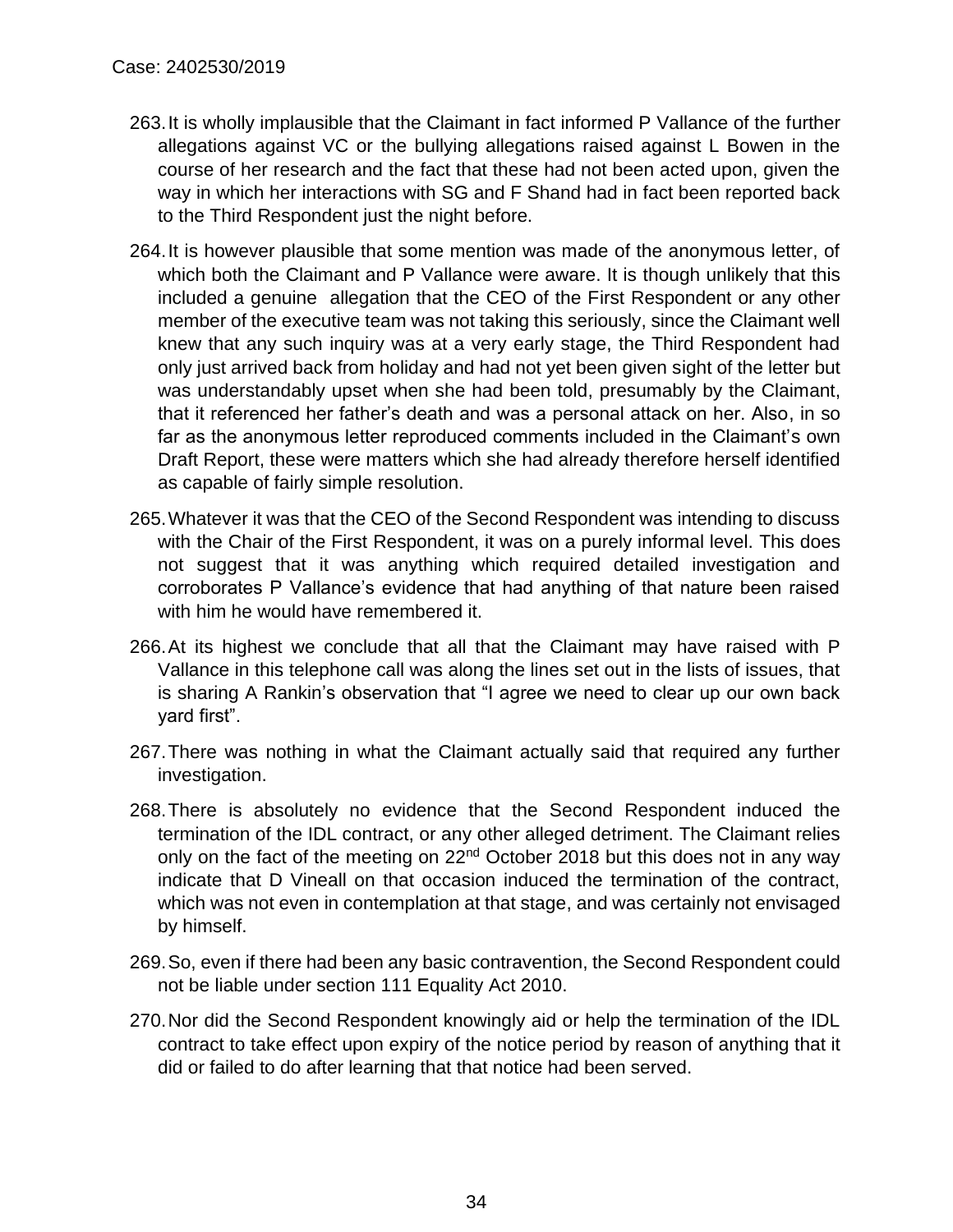- 271. The single allusion to the Claimant feeling that she had been victimised as at  $16<sup>th</sup>$ November 2018 is not sufficient for the Second Respondent to have known that an act of victimisation was in contemplation, particularly when it could reasonably rely on the assurance that the decision was in fact taken on financial grounds.
- 272.Even if the Second Respondent would have had authority to suspend the taking effect of the period of notice had it wished to do so absent any actual request from the Claimant at the time, it had no sufficient information to found any investigation. The Claimant did not provide any particulars to substantiate her vague assertion that she felt she had been victimised. She did not ever identify the protected act relied upon, and certainly did not allege that it was only a single reference to CL in her Draft Report.
- 273.The Second Respondent did in fact seek to "take sides" with the Claimant and was prepared to challenge the First or Third Respondent as to why they had taken action. There was no "failure to investigate" which positively aided the notice coming into effect. There is nothing worthy of reproach in the actions of the Second Respondent after 29th October 2018.
- 274.So, even if there had been any basic contravention, the Second Respondent could not be liable under section 112 Equality Act 2010.
- 275.Nor would the Second Respondent be liable under section 109 Equality Act 2010.
- 276.Ministry of Defence v Kemeh [2014] ECA Civ 91 confirms that the common law principles as to agency apply in construing the relevant statutory provisions in respect to discrimination by an agent and for which the principal is therefore liable.
- 277.Even if the legal concept of agency does not necessarily involve an obligation to affect the legal relationship with third parties– and which is here expressly precluded by the terms of the Services Agreement – it is still necessary to show that "*that a person (the agent) is acting on behalf of another (the principal) and with that person's authority"* (see paragraph 39 of the judgement of Elias LJ).
- 278.The source of the First Respondent's authority to act with respect to the Claimant is clearly the fact that as a separate legal entity it had entered into a commercial contract with IDL. That is the source of its authority to make decisions regarding utilisation of the Claimant's services as commissioned by its HR department. Similarly to the position in Kemeh (see paragraph 41) the limited degree of control that the Second Respondent might in practice have been able to exert over the First Respondent by advising, challenging or supporting comes "*nowhere near constituting an authorisation…to allow the [First (or Third)] Respondent) to act on its behalf with respect to third parties."*

## **Decision**